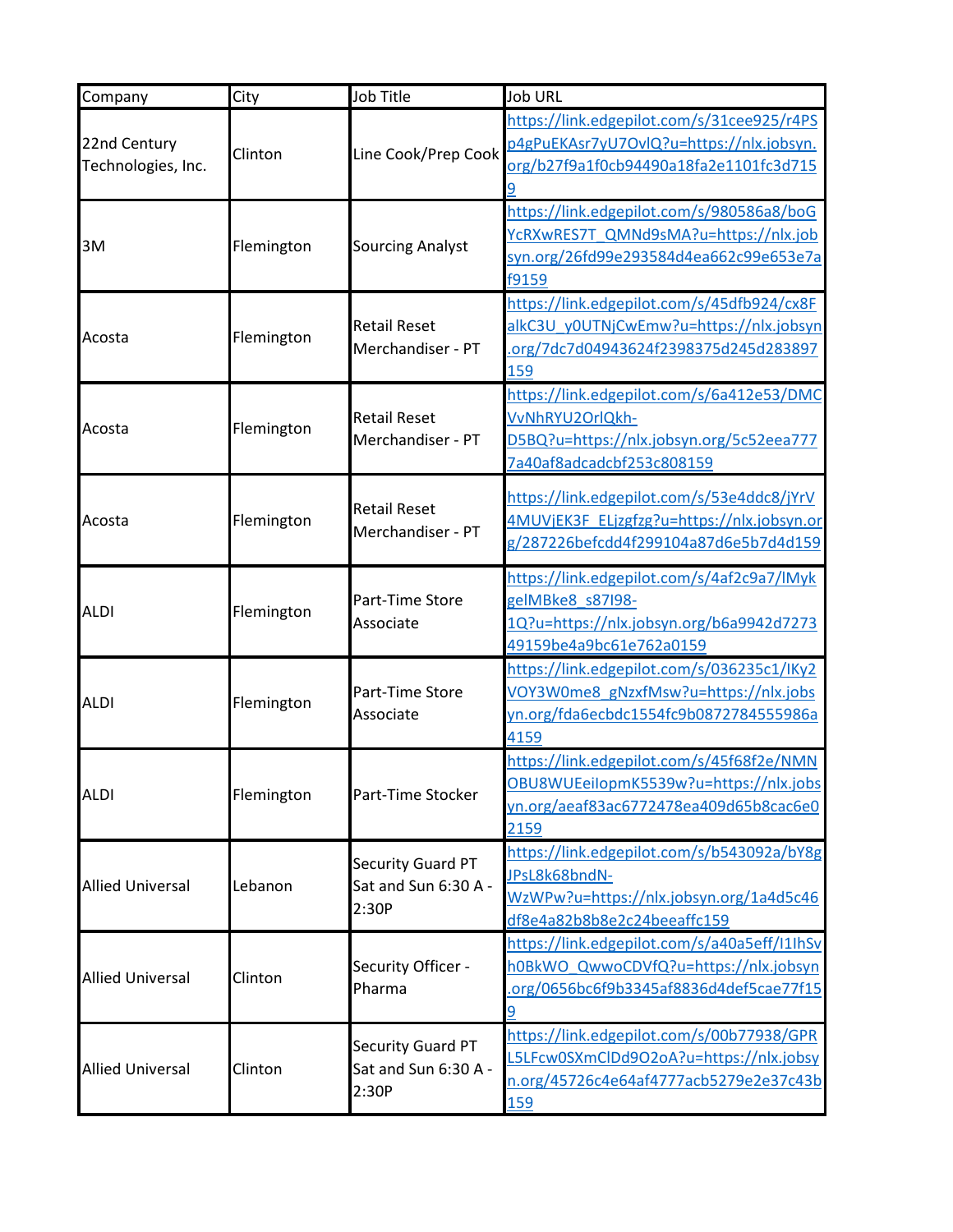| <b>Allied Universal</b> | Clinton    | <b>Security Guard</b>                                       | https://link.edgepilot.com/s/3135c6c9/1Mx<br>T35YdvUSmKQAZxRwz6w?u=https://nlx.jobs<br>yn.org/56e45ef270b943ea9e78a905bd81f7c<br>f159        |
|-------------------------|------------|-------------------------------------------------------------|----------------------------------------------------------------------------------------------------------------------------------------------|
| <b>Allied Universal</b> | Clinton    | P/T Campus Security<br>Officer                              | https://link.edgepilot.com/s/bf30062e/4Pih<br>4g51ZkWyVb246KLAUw?u=https://nlx.jobsy<br>n.org/0de2228de01c490d806039dbfdc1d90<br>c159        |
| <b>Allied Universal</b> | Clinton    | <b>Campus Security</b><br>Officer                           | https://link.edgepilot.com/s/b9a2ff76/Yq4N<br>h-<br>Vc9kyJoKvxBSEviA?u=https://nlx.jobsyn.org/<br>ce57d46a0ef94296b5b0735bcec2bfcf159        |
| <b>Allied Universal</b> | Califon    | Medical Facility -<br>Security Officer                      | https://link.edgepilot.com/s/cf51bf94/F-<br>IQ3KKOokafCtUrqS8s3A?u=https://nlx.jobsy<br>n.org/f5512c1f946740efbed6e8b28b6f08ef1<br>59        |
| <b>Allied Universal</b> | Bloomsbury | Security Officer -<br>Pharma                                | https://link.edgepilot.com/s/4ff085f8/u9ZV-<br>ASTd0CBAONPx1WSCQ?u=https://nlx.jobsyn<br>.org/1ced39e1aa9f454b89e6592d5d9f7e1e1<br>59        |
| <b>Allied Universal</b> | Annandale  | Security Guard PT<br>Sat and Sun 6:30 A -<br>2:30P          | https://link.edgepilot.com/s/62e218b5/e7yz<br>BdCk4kyXpUN78qif3Q?u=https://nlx.jobsyn.<br>org/4869eafd6c8749caa6d90f0006cec81615<br>q        |
| Aveanna                 | Califon    | <b>Board Certified</b><br><b>Behavior Analyst</b><br>(Bcba) | https://link.edgepilot.com/s/e5f43822/ MX<br>4srQtxUStDvMUFAi7Bg?u=https://nlx.jobsyn<br>.org/46dcf7c465d54e52bbffadd2dde647e51<br>59        |
| Burlington              | Flemington | <b>Retail Store</b><br>Supervisor                           | https://link.edgepilot.com/s/b1c46dc4/3UO<br>z5hc0JkWLRbsrTPtGeQ?u=https://nlx.jobsyn<br>.org/07dcab5105114c599a760287791fa386<br><u>159</u> |
| Burlington              | Flemington | <b>Retail Store Closing</b><br>Lead                         | https://link.edgepilot.com/s/1314f3c7/FJHLJ<br>ulf0kqMYlpdFmcgzQ?u=https://nlx.jobsyn.or<br>g/ee74b64812ef4dd2aa37409fa1826d86159            |
| Burlington              | Flemington | <b>Retail Sales</b><br>Associate                            | https://link.edgepilot.com/s/c1b8f79c/CGbY<br>Sc6TwUC2AvltAq7Ysg?u=https://nlx.jobsyn.<br>org/ed594a068c1c4d7a9f7c1b843c488c881<br>59        |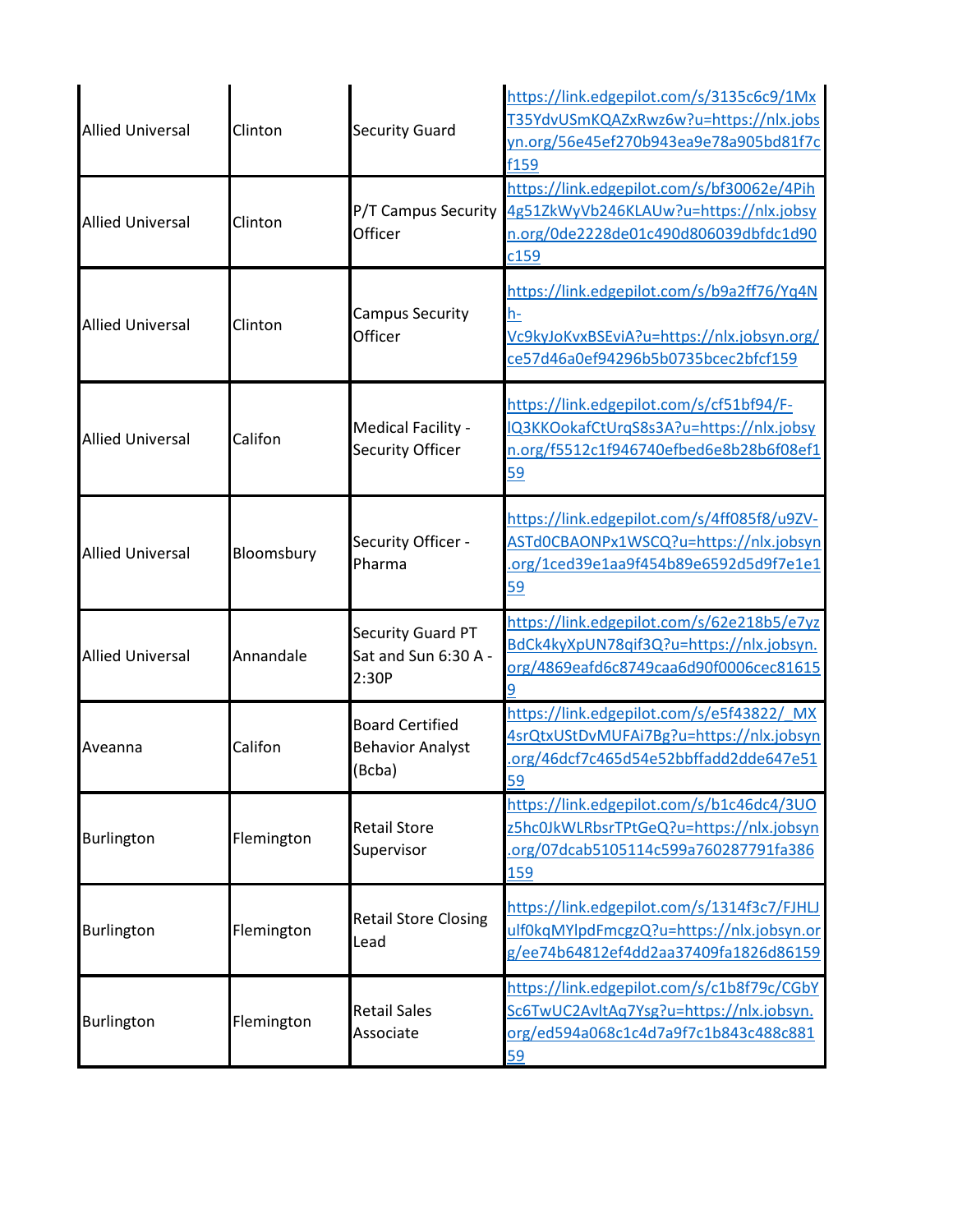| Burlington | Flemington                   | <b>Retail Receiving</b><br>Associate                              | https://link.edgepilot.com/s/3d8bf031/heDd<br>KZx-<br>CUm79ThMbvsuzQ?u=https://nlx.jobsyn.org<br>/5085d4d3a7b546029dbb24e62c9550e8159 |
|------------|------------------------------|-------------------------------------------------------------------|---------------------------------------------------------------------------------------------------------------------------------------|
| Burlington | Flemington                   | Cashier Associate                                                 | https://link.edgepilot.com/s/e41df840/5QB<br>8ySppkk6SiP93iRyDgA?u=https://nlx.jobsyn.<br>org/56d9b24531514d389e25da8ed69a7f911<br>59 |
| Capgemini  | Whitehouse<br>Station        | <b>Automation Lead</b>                                            | https://link.edgepilot.com/s/0e32f0fe/ sk3K<br>wkxnku2PC GKPuMPw?u=https://nlx.jobsyn<br>org/5c090c7fee7c4b48a6116cfbee3531c81<br>59  |
| Chubb      | Whitehouse<br><b>Station</b> | Underwriting<br><b>Support Coordinator</b>                        | https://link.edgepilot.com/s/c7096dda/nPo4<br>XSbIHUub6p BlxwZOg?u=https://nlx.jobsyn.<br>org/f40cbb7decd84afd8b7502a8feefc01215      |
| Chubb      | Whitehouse<br><b>Station</b> | <b>TPA Funding</b><br><b>Financial Associate</b>                  | https://link.edgepilot.com/s/05937756/cXN<br>xHEKBRUO-<br>EPisxKhXwQ?u=https://nlx.jobsyn.org/a9771<br>a47aead418498b2717eec4267ad159 |
| Chubb      | Whitehouse<br><b>Station</b> | <b>Small Business</b><br>Technology / Life<br>Science Underwriter | https://link.edgepilot.com/s/1e7e3e49/mF2<br>WSuln1kuqnpYzMyfflQ?u=https://nlx.jobsyn<br>.org/0f5a030eaacd4590b0214ac1657597b01<br>59 |
| Chubb      | Whitehouse<br><b>Station</b> | Senior Statistical<br>Analyst                                     | https://link.edgepilot.com/s/88915a13/1-<br>h7kzJhH0CaoUJM-<br>dv0xg?u=https://nlx.jobsyn.org/0c913ec62e<br>3b412da5131214bca7d0db159 |
| Chubb      | Whitehouse<br>Station        | Senior AI Engineer                                                | https://link.edgepilot.com/s/3657f4d7/GiF-<br>39KwvEyl0NaiXognJQ?u=https://nlx.jobsyn.o<br>rg/173ac815ec84468ea01fa47df634f0fe159     |
| Chubb      | Whitehouse<br>Station        | <b>Operations Process</b><br>Analyst                              | https://link.edgepilot.com/s/9db5ebdd/fBiv<br>DsQ6JUqwr72usG 5qQ?u=https://nlx.jobsyn<br>.org/1b553d70578a41ec99e3db246cfc33a21<br>59 |
| Chubb      | Whitehouse<br>Station        | <b>HR Coordinator</b>                                             | https://link.edgepilot.com/s/2e1e96ef/sdXTJ<br>XE6B067Punl9-<br>VMYA?u=https://nlx.jobsyn.org/f4ebee0c3b<br>3f423fadb33f71bec2098c159 |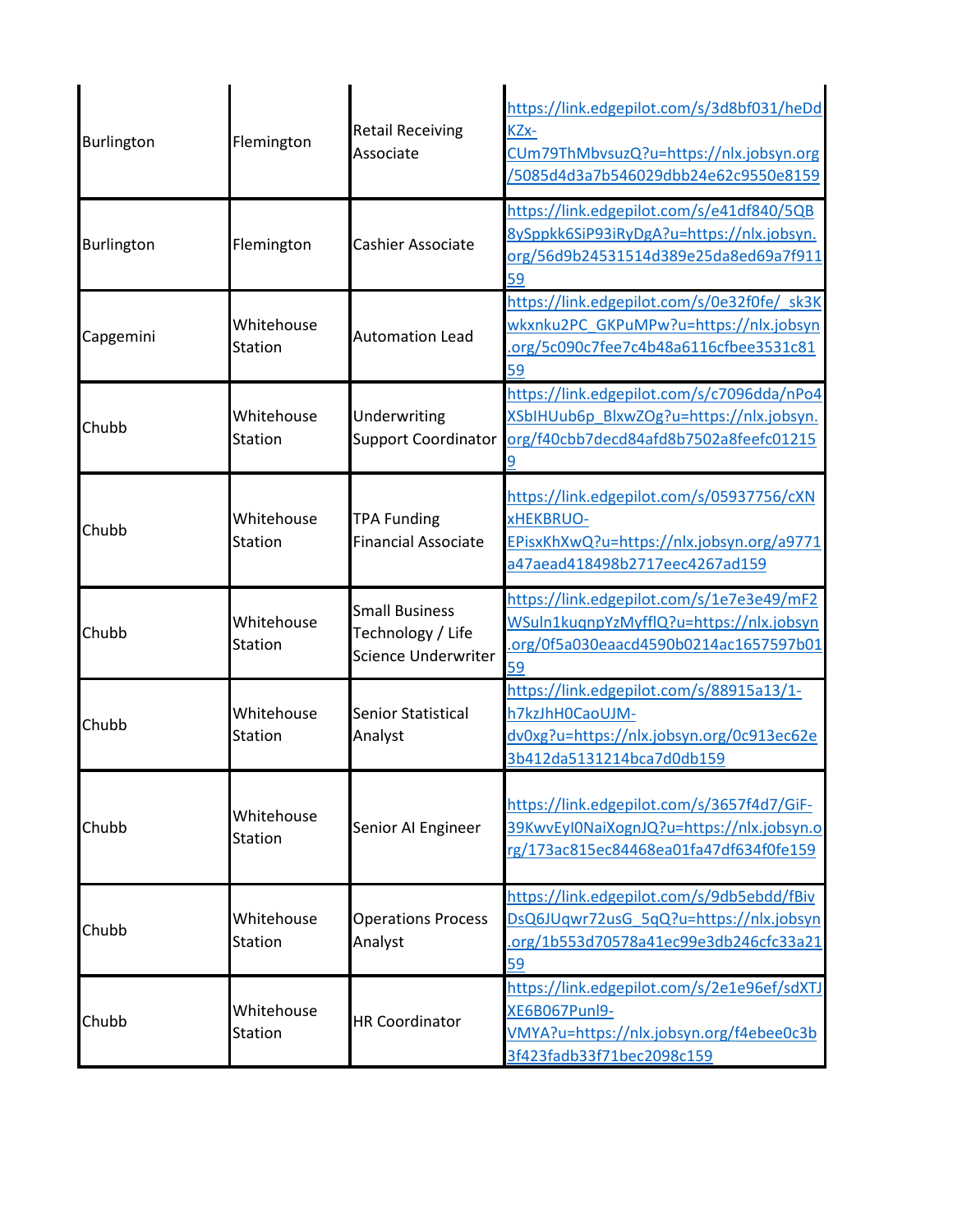| Chubb                                        | Whitehouse<br><b>Station</b> | <b>Executive Assistant</b>                        | https://link.edgepilot.com/s/59781b80/vaPq<br>IZvgAkOs05UQ-<br>fO8OQ?u=https://nlx.jobsyn.org/9e53c7291<br>c5345758f59cf9f2e58e683159 |
|----------------------------------------------|------------------------------|---------------------------------------------------|---------------------------------------------------------------------------------------------------------------------------------------|
| Chubb                                        | Whitehouse<br><b>Station</b> | Counsel, Personal<br>Lines                        | https://link.edgepilot.com/s/4f2f1feb/4JSJ65<br>acMEOyBURG5bqKXw?u=https://nlx.jobsyn.<br>org/e714c977ee73406ea02d375cae5d43a21<br>59 |
| Chubb                                        | Whitehouse<br>Station        | Compliance Officer,<br><b>Accident and Health</b> | https://link.edgepilot.com/s/6b50b605/l3kN<br>MDnkSE6EpN9q3B48Gg?u=https://nlx.jobsy<br>n.org/43b2eb36d0cb4111a1f15d576752d66<br>5159 |
| Chubb                                        | Whitehouse<br><b>Station</b> | <b>CISA Hybrid Renewal</b><br>Underwriter:        | https://link.edgepilot.com/s/de1f7f85/qDa-<br>dthXGU2knvNNEepmmw?u=https://nlx.jobs<br>yn.org/76bd9a604945477ab0ee594049b391<br>71159 |
| Chubb                                        | Whitehouse<br><b>Station</b> | <b>AVP &amp; Actuary</b>                          | https://link.edgepilot.com/s/917aa7ba/Nseo<br>1Dc68E ctpfNWkDPhA?u=https://nlx.jobsyn<br>.org/c66d3028edbd4538957180bbcbe12380<br>159 |
| Chubb                                        | Whitehouse<br><b>Station</b> | <b>AVP &amp; Actuary</b>                          | https://link.edgepilot.com/s/9d2e216d/QJz0<br>DRW0E0WI6kvmu0hoAg?u=https://nlx.jobsy<br>n.org/a6e51c7b1ecc47f58f3c95eaaa4e037a<br>159 |
| Chubb                                        | Whitehouse<br><b>Station</b> | Associate<br>Underwriting<br>Coordinator          | https://link.edgepilot.com/s/8e837c47/xKzV<br>rojsiEqXYALdaZUeLA?u=https://nlx.jobsyn.or<br>g/bb37439d393f4d328933e3985728888315<br>9 |
| <b>Club Demonstration</b><br><b>Services</b> | Flemington                   | <b>CDS Part Time</b><br>Product<br>Demonstrator   | https://link.edgepilot.com/s/a89cd952/rA6o<br>i3GIhk2PIsoA9HvXpQ?u=https://nlx.jobsyn.o<br>rg/c9eaffa903b547f38a86642153a4b503159     |
| Cognizant<br>Technology<br>Solutions         | Whitehouse<br><b>Station</b> | Senior .Net<br>Developer                          | https://link.edgepilot.com/s/338a01c5/xQky<br>loaGUK4kTuWirD9Aw?u=https://nlx.jobsyn<br>org/401bc8a9e9934f37948847f0c6f77e3d1<br>59   |
| Comprehensive<br><b>Behavior Supports</b>    | Califon                      | <b>Behavior Therapist</b><br>For Autism (ABA)     | https://link.edgepilot.com/s/73c5bc0c/ly_N<br>O8hKCEG4x Pfzurblw?u=https://nlx.jobsyn.<br>org/5cc944d1bb6c4ef38591ecb6980d380d1<br>59 |
| <b>Custom Alloy</b><br>Corporation           | High Bridge                  | Maintenance<br>Mechanic Level 1                   | https://link.edgepilot.com/s/7661eb46/9udc<br>XIdlb0qVmoqJPRr6tg?u=https://nlx.jobsyn.o<br>rg/702687990ed5421db546fb57c617d00515<br>9 |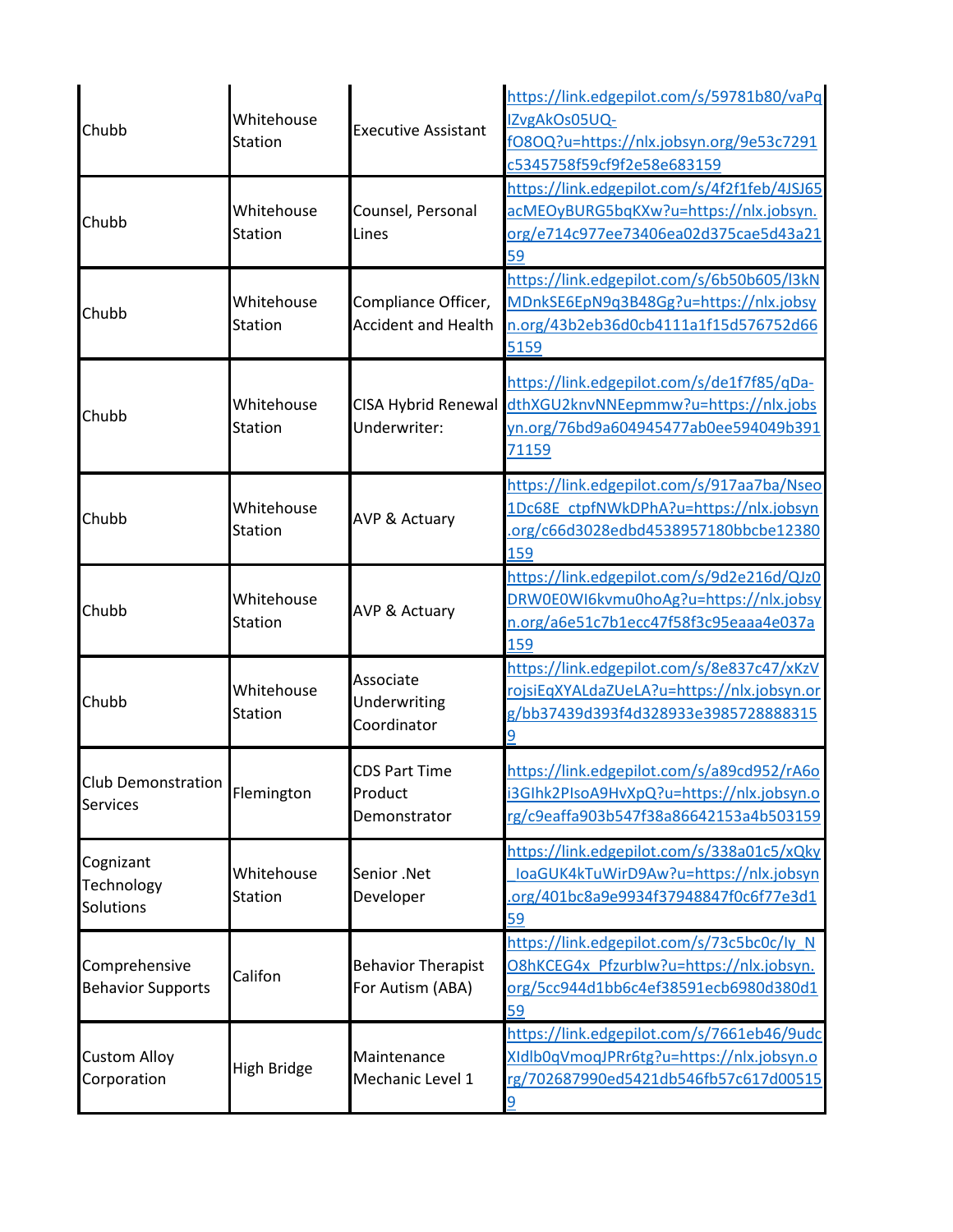| <b>CVS Health</b>                          | Flemington   | <b>Staff Pharmacist FT</b>                        | https://link.edgepilot.com/s/c2c390c7/IZe8J<br>VwcCEex3OrxkPTzeg?u=https://nlx.jobsyn.or<br>g/67c800a61c2046f29cadb511f8e7a123159     |
|--------------------------------------------|--------------|---------------------------------------------------|---------------------------------------------------------------------------------------------------------------------------------------|
| <b>CVS Health</b>                          | Flemington   | Case Manager RN-<br>Hunterdon County<br><b>NJ</b> | https://link.edgepilot.com/s/5212c9c6/eu3i<br>ohhEKE_X-<br>SEAZrtl7w?u=https://nlx.jobsyn.org/1fc512a<br>1f47f45efbfaad82ef194f6d9159 |
| <b>Dimensional Dental</b><br>Management    | Flemington   | Dental Hygienist -<br>Part-Time                   | https://link.edgepilot.com/s/944741f2/-<br>Bo6mKZkLkWVTVICYdUHMA?u=https://nlx.j<br>obsyn.org/9ea19b8cc0c547b790fdd2e82feb<br>9e66159 |
| <b>EAST COAST</b><br><b>COLORANTS, LLC</b> | Lambertville | Machine Operator/<br><b>Material Handler</b>      | https://link.edgepilot.com/s/805fd8a9/pYep<br>DempTk2BwHTGAQPYWA?u=https://nlx.job<br>syn.org/6f6fabf1e202465d887d9970d42bd0<br>a3159 |
| <b>G4S Secure</b><br>Solutions (USA) Inc.  | Annandale    | Security Officer                                  | https://link.edgepilot.com/s/c9af83d3/MH5<br>88RFDfk22nrTcDfJqWA?u=https://nlx.jobsyn<br>org/7893c098841a4f98a989337e72699438<br>159  |
| Georgia-Pacific                            | Milford      | <b>Production Associate</b>                       | https://link.edgepilot.com/s/a043195c/cklTi<br>OQIKUOxsANREDIP9A?u=https://nlx.jobsyn.<br>org/b496e457dee74f60bec7149321976d711<br>59 |
| Georgia-Pacific                            | Milford      | Maintenance<br>Technician                         | https://link.edgepilot.com/s/33e6530f/e8S0<br>WCAJ2kmpFq5Mlp4NOg?u=https://nlx.jobsy<br>n.org/177a74e75885454aa6fafb37efa3cb3d<br>159 |
| Georgia-Pacific                            | Milford      | 3rd Shift<br>Maintenance<br>Technician            | https://link.edgepilot.com/s/dfeeec8f/u9hK<br>XI5fKEil9W-<br>cRZf65A?u=https://nlx.jobsyn.org/a88ac031<br>543f49258bf0a75ab746f071159 |
| <b>Goddard School</b>                      | Clinton      | Part Time Assistant<br>Teacher                    | https://link.edgepilot.com/s/4f8a96b7/D 3T<br>WtNdYk2zZn6XXiU90w?u=https://nlx.jobsyn<br>.org/90da766efc0d48a09706c30ef7551ce21<br>59 |
| Greenman-<br>Pedersen, Inc.                | Lebanon      | Team Leader for<br><b>Bridge Inspection</b>       | https://link.edgepilot.com/s/751bc01f/J2TM<br>9ZgMPE25DFBmTVuuTw?u=https://nlx.jobsy<br>n.org/bc98432625cc45ddb6aae1d8e6aeb36<br>4159 |
| Greenman-<br>Pedersen, Inc.                | Lebanon      | Team Leader - Bridge<br>Inspection                | https://link.edgepilot.com/s/f7ef06cf/0SQVT<br>Yu3WE_aBtridjohmQ?u=https://nlx.jobsyn.o<br>rg/c1ff35f7319040f2b648b80dd7d0e82c159     |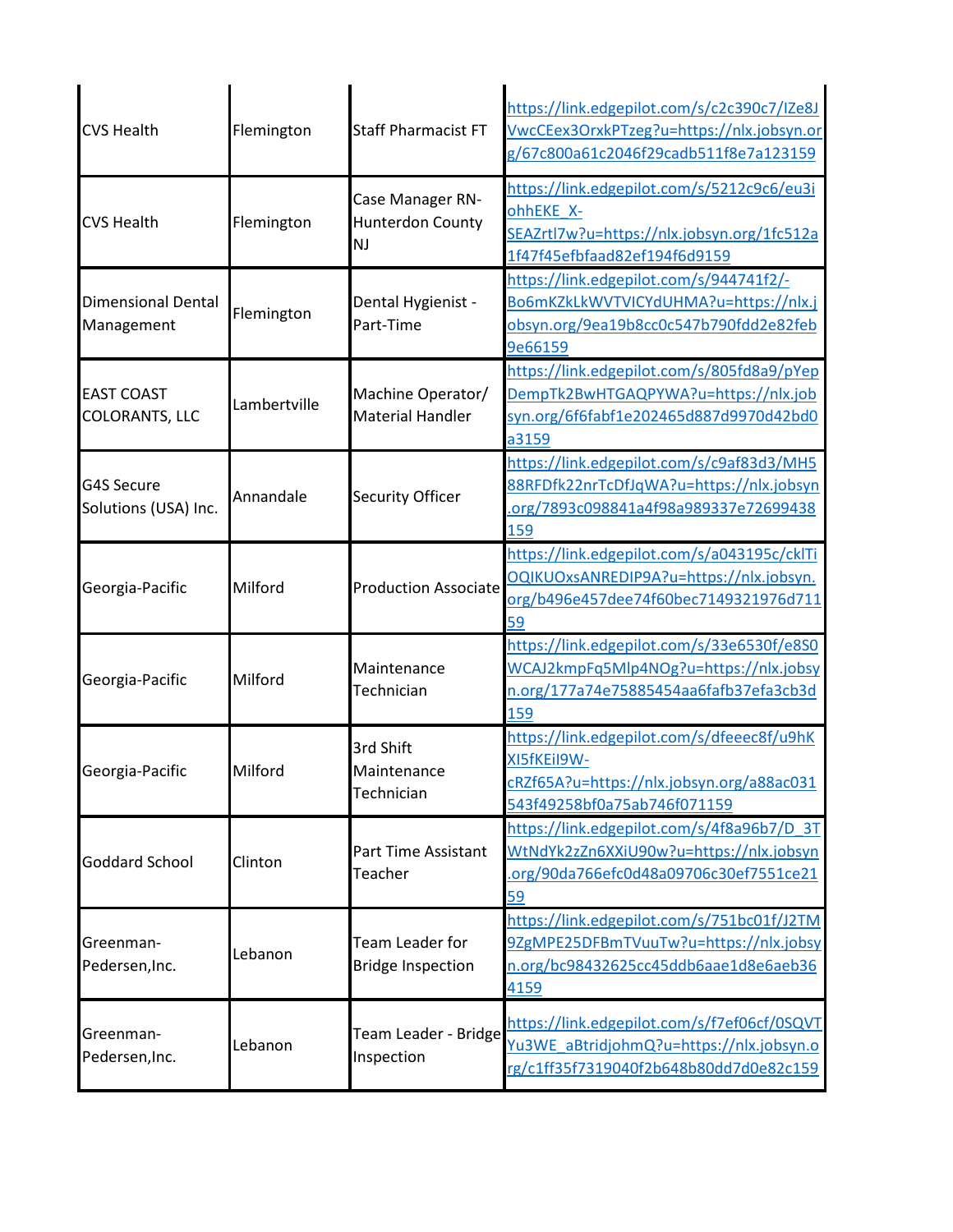|                             | Lebanon | <b>Municipal Engineer</b>                 | https://link.edgepilot.com/s/ece687e2/h E3  |
|-----------------------------|---------|-------------------------------------------|---------------------------------------------|
| Greenman-<br>Pedersen, Inc. |         |                                           | jo HAEmISynwzfiz-                           |
|                             |         |                                           | g?u=https://nlx.jobsyn.org/9a7296d4b6b24c   |
|                             |         |                                           | 90bebf0d45495b1a42159                       |
|                             |         | <b>Mechanical Hvac</b>                    | https://link.edgepilot.com/s/55a96d13/MM    |
| Greenman-                   | Lebanon | <b>Engineers And</b>                      | Cz8zJpR0K22h3_uAGcTg?u=https://nlx.jobsy    |
| Pedersen, Inc.              |         |                                           | n.org/b55ab8e1e09846dc8a61701dcc0b963       |
|                             |         | Designers                                 | 0159                                        |
|                             |         |                                           | https://link.edgepilot.com/s/58b28d7e/8euF  |
| Greenman-                   | Lebanon | <b>Lead Commisioning</b>                  | ZgXbhUO6FxYjT2Ny6Q?u=https://nlx.jobsyn.    |
| Pedersen, Inc.              |         | Agent                                     | org/1571aa1d14904ac784fef3cd14d514e21       |
|                             |         |                                           | 59                                          |
|                             |         |                                           | https://link.edgepilot.com/s/5e4e0856/rShv  |
| Greenman-                   | Lebanon | Junior Graphic                            | fAn4AkiGq2BfzvQRcw?u=https://nlx.jobsyn.    |
| Pedersen, Inc.              |         | Designer                                  | org/01a08c7f79654dae985533a08aea708e1       |
|                             |         |                                           | 59                                          |
|                             |         |                                           | https://link.edgepilot.com/s/4b2d5671/QEp   |
| Greenman-                   |         | Hydrology/hydraulic                       | E3IeAeUGYA2BzPzIOnw?u=https://nlx.jobsy     |
| Pedersen, Inc.              | Lebanon | s Engineer                                | n.org/bad2de927c404dcfad377082cc913012      |
|                             |         |                                           | 159                                         |
|                             | Lebanon | Hydrology &<br><b>Hydraulics Engineer</b> | https://link.edgepilot.com/s/d4df88ff/qsAzj |
| Greenman-                   |         |                                           | wZfMkK0LqXzQCeQGg?u=https://nlx.jobsyn.     |
| Pedersen, Inc.              |         |                                           | org/7c55c2711f5b47cd92075092053bbe881       |
|                             |         |                                           | 59                                          |
|                             | Lebanon | <b>Gis Technician</b>                     | https://link.edgepilot.com/s/d6908c72/539t  |
| Greenman-                   |         |                                           | j74QBkmxdTMn7qzpGw?u=https://nlx.jobsy      |
| Pedersen, Inc.              |         |                                           | n.org/36e709792d834734ae854f2c0c2e044       |
|                             |         |                                           | <b>b159</b>                                 |
|                             | Lebanon | <b>GIS Data Collection</b><br>Technician  | https://link.edgepilot.com/s/59d3da25/Xfok  |
| Greenman-                   |         |                                           | kFoJX0SsgIt3SAWGhQ?u=https://nlx.jobsyn.    |
| Pedersen, Inc.              |         |                                           | org/aa4f99838e264895a7b5f1ae002823331       |
|                             |         |                                           | 59                                          |
|                             | Lebanon | <b>Fall 2022</b>                          | https://link.edgepilot.com/s/f4c9a8f5/8F Rk |
| Greenman-                   |         | Civil/highway                             | fP_QkyPvLrTr-                               |
| Pedersen, Inc.              |         | <b>Engineering Co-op</b>                  | BzGA?u=https://nlx.jobsyn.org/0102a9eb50    |
|                             |         |                                           | 034e7c8557a9b569de63b7159                   |
|                             |         |                                           | https://link.edgepilot.com/s/3d4916d9/e72   |
| Greenman-<br>Pedersen, Inc. | Lebanon | <b>Entry-level Traffic</b>                | w_HVQY0CBL-                                 |
|                             |         | Engineer                                  | BzQjP63Q?u=https://nlx.jobsyn.org/f26531e   |
|                             |         |                                           | f36cf45e08391cfcf6c16f2ff159                |
| Greenman-<br>Pedersen, Inc. |         |                                           | https://link.edgepilot.com/s/9b9e0943/Oc-   |
|                             | Lebanon | Entry Level - Traffic<br>Engineer         | IAR8GqEabs_1tdj5uQA?u=https://nlx.jobsyn.   |
|                             |         |                                           | org/6fe93b4a575c461baa3e45918cdfe7b41       |
|                             |         |                                           | 59                                          |
|                             |         |                                           |                                             |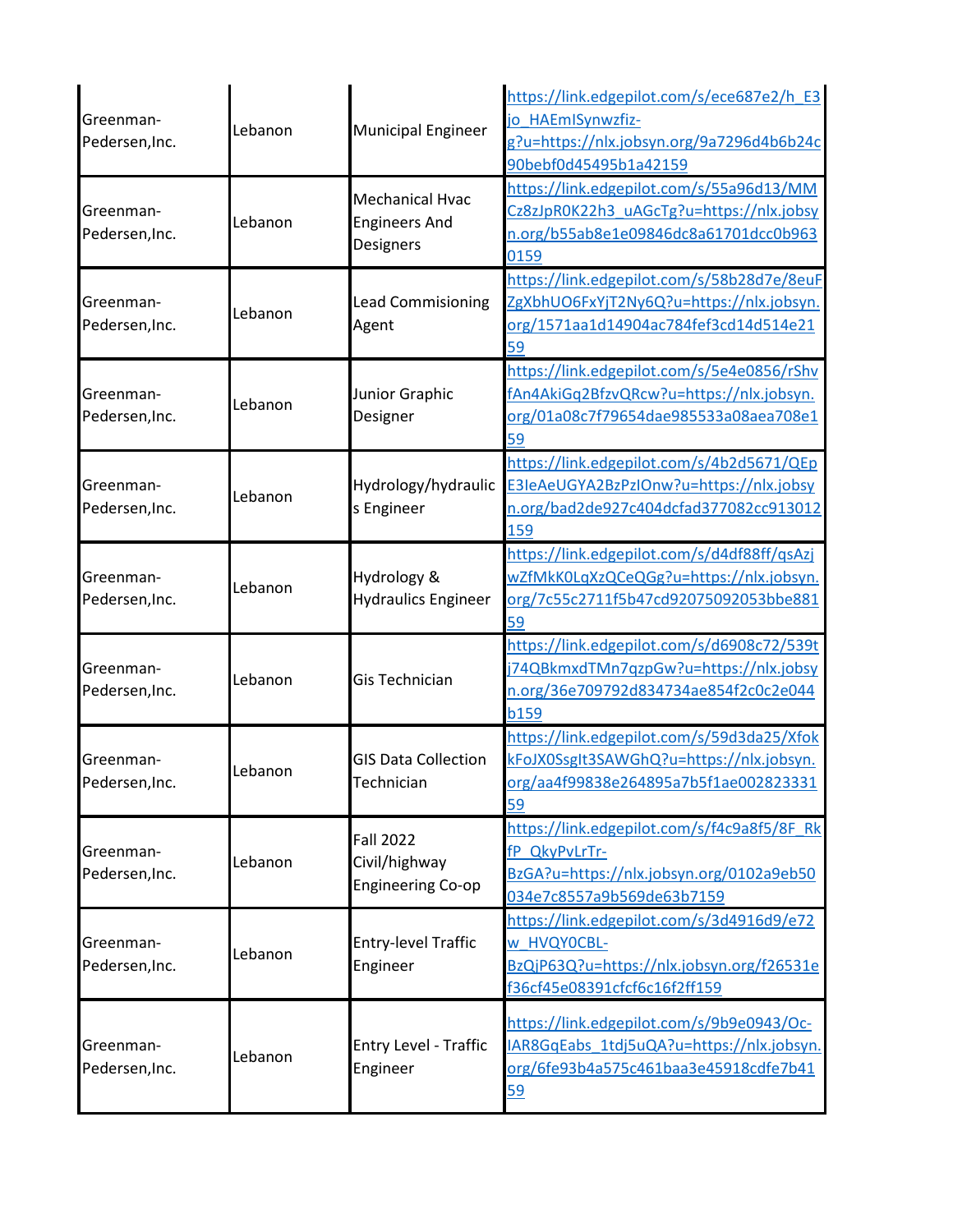| Greenman-<br>Pedersen, Inc.                                | Lebanon    | Entry Level -<br>Civil/Highway<br>Engineer          | https://link.edgepilot.com/s/3237ebec/smV<br>4-<br>ziUG0e42BwxyhwOYA?u=https://nlx.jobsyn.<br>org/795c7eeb56974ed6bd08d2cce91d723f1<br>59 |
|------------------------------------------------------------|------------|-----------------------------------------------------|-------------------------------------------------------------------------------------------------------------------------------------------|
| Greenman-<br>Pedersen, Inc.                                | Lebanon    | <b>Electrical Engineers</b><br><b>And Designers</b> | https://link.edgepilot.com/s/0a353650/rKWj<br>8hR10mL11sFgK3Itw?u=https://nlx.jobsyn.o<br>rg/103927d5b8e342c49e970bd133baa0d51<br>59      |
| Greenman-<br>Pedersen, Inc.                                | Lebanon    | Data Technician                                     | https://link.edgepilot.com/s/8e0b44ea/fG7<br>U4y3ILke5e9bcGqXnXQ?u=https://nlx.jobsyn<br>.org/22497b66d76e4582b208fc1d17949333<br>159     |
| Greenman-<br>Pedersen, Inc.                                | Lebanon    | Construction<br>Inspector -<br>Transit/Rail         | https://link.edgepilot.com/s/7dd0c0fe/MGY<br>k-Vi6-<br>USBkLnqnEWk Q?u=https://nlx.jobsyn.org/6<br>dd8cf694ba24330bbb586a4a0d4f6ea159     |
| Greenman-<br>Pedersen, Inc.                                | Lebanon    | Construction<br>Inspector                           | https://link.edgepilot.com/s/007bd496/JS9D<br>GvIXqEG-<br>V63pdAY71A?u=https://nlx.jobsyn.org/3705<br>b87378084e0d916fb8982b1abbdd159     |
| Greenman-<br>Pedersen, Inc.                                | Lebanon    | Cad Manager                                         | https://link.edgepilot.com/s/c58e0ba5/YQW<br>FCo WPU2UrxgSwfQ9Aw?u=https://nlx.jobs<br>yn.org/8ebb29559ca1479b830f764c030969<br>a8159     |
| Greenman-<br>Pedersen, Inc.                                | Lebanon    | <b>Bridge Engineer</b>                              | https://link.edgepilot.com/s/1eea4e17/xFcO<br>LPFB0keF-<br>MCT4SIOHg?u=https://nlx.jobsyn.org/826bff<br>741e12412d903fc9bcf67d047b159     |
| <b>Hunterdon Central</b><br><b>Regional High</b><br>School | Flemington | Anticipated Spanish<br>Teacher                      | https://link.edgepilot.com/s/a880b643/AFKi<br>b24dYUW0eiHZNT-<br>G w?u=https://nlx.jobsyn.org/9e02e30a300<br>5409c8babfec57d68b4d3159     |
| <b>Hunterdon Family</b><br>Dental                          | Flemington | <b>Dental Front Desk</b><br>Receptionist            | https://link.edgepilot.com/s/739aa2c6/9f-<br>3UMvLkUKeJtcg0CnlaA?u=https://nlx.jobsyn<br>.org/8e5330771ce94d5aba720c9f2b823c691<br>59     |
| <b>Hunterdon Family</b><br>Dental                          | Flemington | Dental Assistant<br>With X-ray                      | https://link.edgepilot.com/s/fda3f72f/ZMnx<br>5pOXFEuYblVCi2QZig?u=https://nlx.jobsyn.o<br>rg/6d740bf9c19a4e81b3a20085b8aaa88415<br>9     |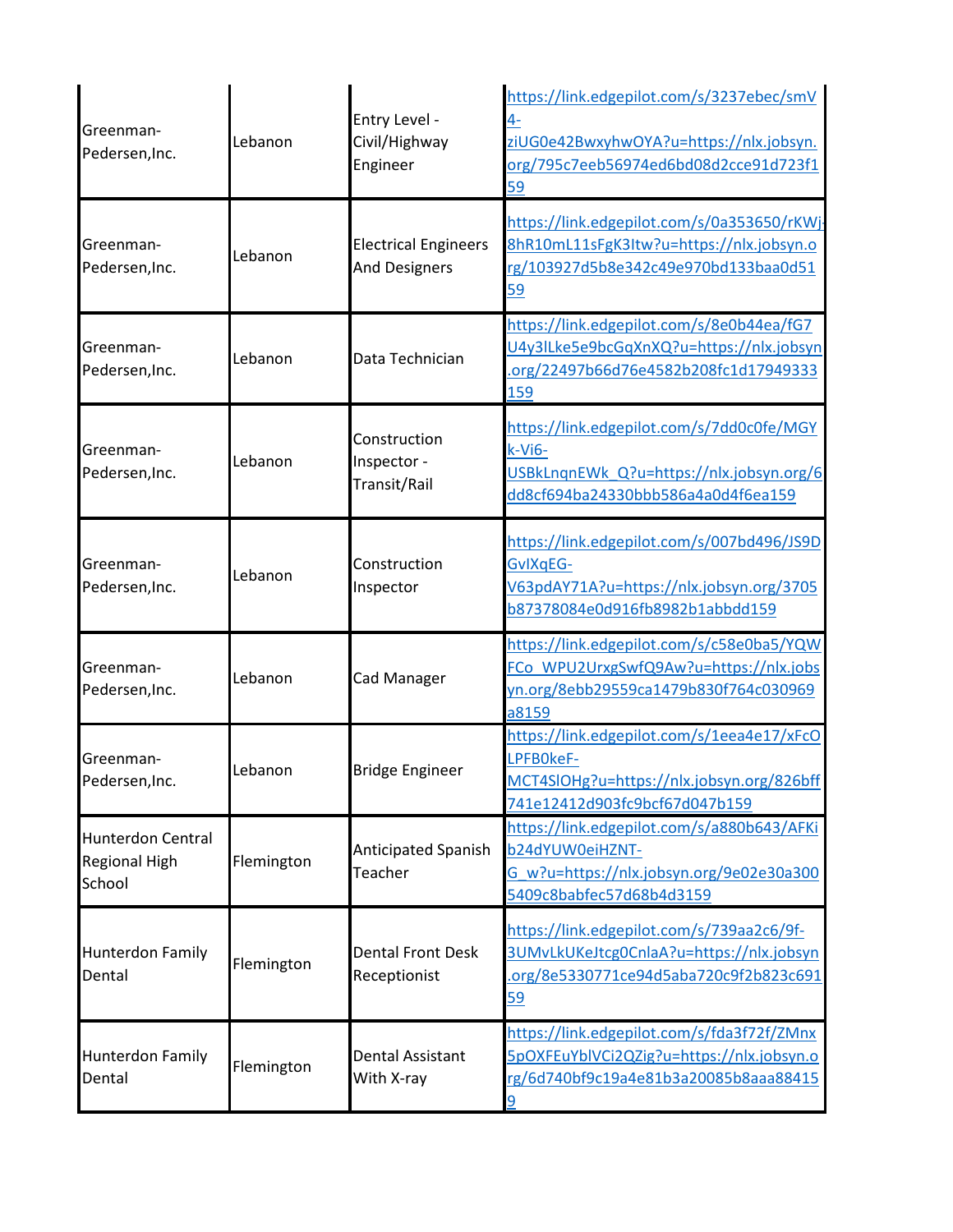| <b>Hunterdon Health</b><br>Care System | Milford    | <b>Patient Service</b><br>Representative                       | https://link.edgepilot.com/s/74c22ac6/7Oip<br>3B9hh0m6Zb0uOIIkBw?u=https://nlx.jobsyn.<br>org/2e254fea4d8940639daa6d43c25455101<br>59 |
|----------------------------------------|------------|----------------------------------------------------------------|---------------------------------------------------------------------------------------------------------------------------------------|
| Hunterdon Health<br>Care System        | Flemington | Unit Coordinator -<br><b>Emergency Room</b>                    | https://link.edgepilot.com/s/0c97abb9/KbyC<br>H4AHHOCK9eMufI1Yhg?u=https://nlx.jobsyn<br>.org/7dd8e2de314b46488bf0b536999f0716<br>159 |
| Hunterdon Health<br>Care System        | Flemington | RN Per Diem -<br><b>Emergency Dept</b>                         | https://link.edgepilot.com/s/ee93273a/EsqZ<br>6eJjbU2r7FwWBwl--<br>g?u=https://nlx.jobsyn.org/bc724c1096254e<br>1ebb761cf4481a5d90159 |
| Hunterdon Health<br>Care System        | Flemington | RN Per Diem - 5<br>West                                        | https://link.edgepilot.com/s/12b3aad5/4VjB<br>Zqxzk0uuI5VGGCC1jQ?u=https://nlx.jobsyn.<br>org/3fa1da8ccd74412db907d7f3e1ab10ea1<br>59 |
| Hunterdon Health<br>Care System        | Flemington | RN - 5 South -<br>Progressive Step<br>Down/Observation<br>Unit | https://link.edgepilot.com/s/e46f53ad/k W<br>h2 SnOUy3BCN5B-<br>nsDw?u=https://nlx.jobsyn.org/014e1180f5<br>2f4b648e80f30c4758775d159 |
| Hunterdon Health<br>Care System        | Flemington | RN - 5 North -<br>Med/Surg                                     | https://link.edgepilot.com/s/bc617cf1/gOH9<br>aqziykubCv39nzMB4Q?u=https://nlx.jobsyn.<br>org/c55053ece45e4798901200a35fc9b4eb1<br>59 |
| Hunterdon Health<br>Care System        | Flemington | <b>RN</b>                                                      | https://link.edgepilot.com/s/c78d4daa/W w<br>dArzP3kiAJh6DoqXYDw?u=https://nlx.jobsyn<br>.org/3f82b9e36b8848688572af9e0932bc851<br>59 |
| Hunterdon Health<br>Care System        | Flemington | Registrar<br>Phlebotomist                                      | https://link.edgepilot.com/s/9fd8bccc/J10JB<br>NJ 0ebv77ixyYOcg?u=https://nlx.jobsyn.or<br>g/7b2a38c926134893a5e31315c3d56e3e15<br>9  |
| Hunterdon Health<br>Care System        | Flemington | Radiographer                                                   | https://link.edgepilot.com/s/2d8028fc/G1d<br>N_CRks0aAnQfxb9Kiyg?u=https://nlx.jobsyn.<br>org/13b97504e2484ce8ac6af7eebd1805551<br>59 |
| Hunterdon Health<br>Care System        | Flemington | <b>Radiation Therapist</b>                                     | https://link.edgepilot.com/s/1de1974e/X8-<br>MFgG0-<br>E DViv5hQUt2Q?u=https://nlx.jobsyn.org/5<br>855e248285b4beeb0eaaa6471159f2a159 |
| Hunterdon Health<br>Care System        | Flemington | Physician                                                      | https://link.edgepilot.com/s/a8f5bd54/DiVZ<br>FahiTkOOAMzs2CXwvQ?u=https://nlx.jobsyn<br>org/16094a7e8f5e4e1cad76fdd0e739e85b1<br>59  |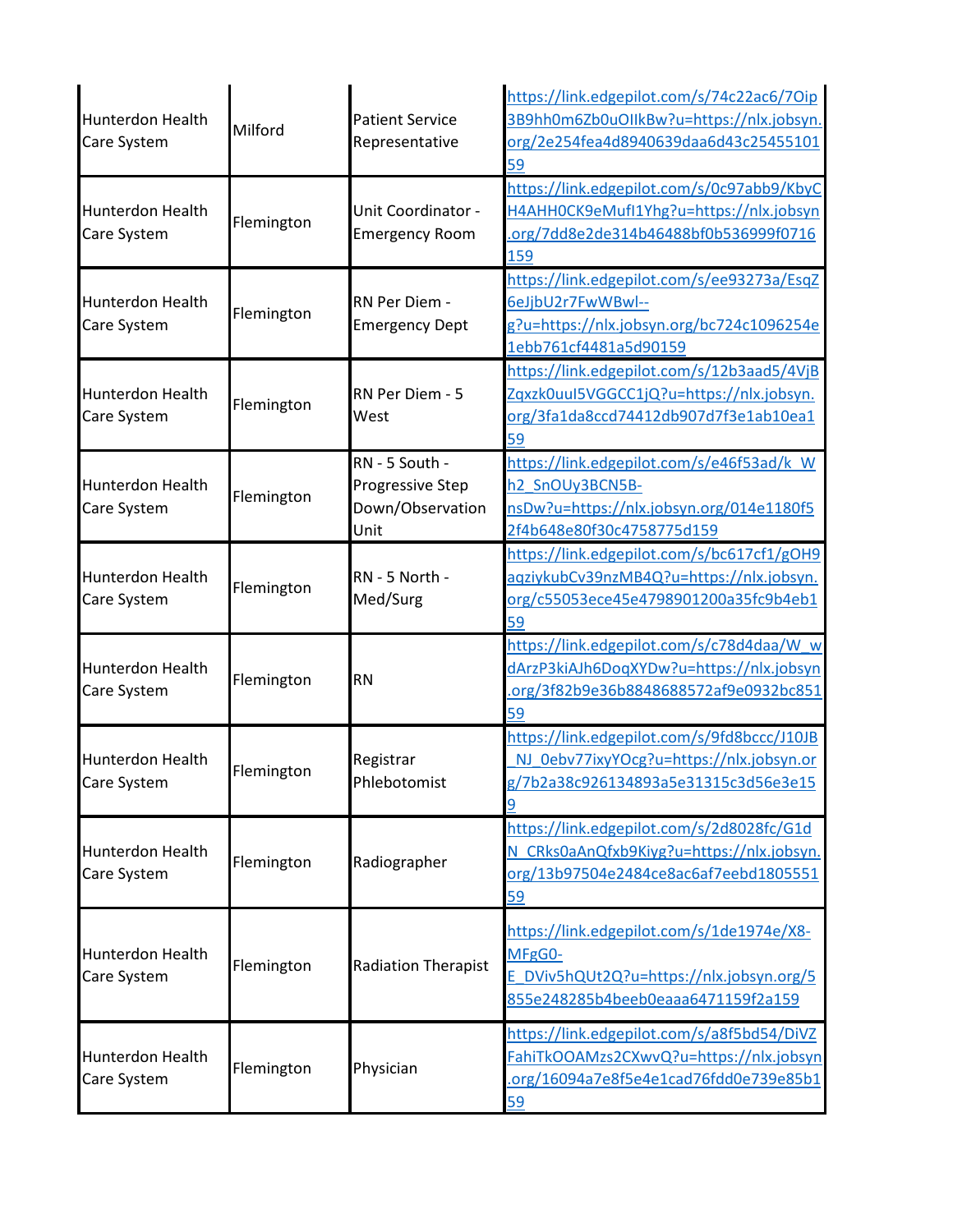| Hunterdon Health<br>Care System        | Flemington | <b>Patient Service</b><br>Representative                                              | https://link.edgepilot.com/s/882cba21/vjXN<br>7E3JjUaLtTQOiZ6PUQ?u=https://nlx.jobsyn.o<br>rg/9af8dabd37124654887ab1de37a6967715<br>9                        |
|----------------------------------------|------------|---------------------------------------------------------------------------------------|--------------------------------------------------------------------------------------------------------------------------------------------------------------|
| Hunterdon Health<br>Care System        | Flemington | <b>Patient Care</b><br><b>Assistant - 5 West</b>                                      | https://link.edgepilot.com/s/e8d40c78/AYTj<br>WotEQ0C30k jdngWKw?u=https://nlx.jobsy<br>n.org/a6a9ad3fe0854ecf969e53873d76107e<br>159                        |
| Hunterdon Health<br>Care System        | Flemington | <b>Outpatient RN</b>                                                                  | https://link.edgepilot.com/s/dbbca8cc/81m<br>1M1ROOk 4gur8flofbg?u=https://nlx.jobsyn<br>.org/66cd5a1e729f4678aa144b94500b6837<br>159                        |
| <b>Hunterdon Health</b><br>Care System | Flemington | <b>Outpatient RN</b>                                                                  | https://link.edgepilot.com/s/df7e2571/r-<br>uvifaCLUK0Ts88YNcccg?u=https://nlx.jobsyn<br>.org/8ff66322157948be9004b70bc4d5f9871<br>59                        |
| Hunterdon Health<br>Care System        | Flemington | <b>Outpatient LPN</b><br>\$3,000 Sign On<br><b>Bonus</b>                              | https://link.edgepilot.com/s/510efc9f/8ZCxC<br>9o67EGIB6z7vEukNA?u=https://nlx.jobsyn.o<br>rg/4ec41e23e2f64b2fac9284fa55984b05159                            |
| Hunterdon Health<br>Care System        | Flemington | <b>Outpatient LPN</b><br>\$3,000 Sign On<br><b>Bonus</b>                              | https://link.edgepilot.com/s/8f685b05/mqB<br>HwTtcm0KKR9V5-<br>0soVQ?u=https://nlx.jobsyn.org/d27cd85ea<br>d5a4e93a6434e8c745c323a159                        |
| Hunterdon Health<br>Care System        | Flemington | <b>Nursing</b>                                                                        | https://link.edgepilot.com/s/483fe72b/H-<br>Nursing Intern - Float N182aYZE27jV496h3GQQ?u=https://nlx.jobs<br>yn.org/03e86f58082149a3ac3cc88b32977c5<br>d159 |
| Hunterdon Health<br>Care System        | Flemington | Lead Financial<br>Counselor                                                           | https://link.edgepilot.com/s/a2649ac3/505<br>NzOvWJEC4EP5ttJWTsA?u=https://nlx.jobsy<br>n.org/6838bc0127954c9c9e5811bf4375eb2<br>2159                        |
| Hunterdon Health<br>Care System        | Flemington | <b>Group Support</b><br>Facilitator -<br>Cardiopulmonary<br>Rehab - Ornish<br>Porgram | https://link.edgepilot.com/s/d7d5c079/0Tfe<br>sD1V90KWu kQwHTa-<br>w?u=https://nlx.jobsyn.org/741209bb1b5d4<br>1269c467fde3ec3f594159                        |
| Hunterdon Health<br>Care System        | Flemington | Director Mobile<br><b>Intensive Care Unit</b>                                         | https://link.edgepilot.com/s/f32965e7/Kwg9<br>tSOv7k aWil WeWyJA?u=https://nlx.jobsyn.<br>org/59fc6ce4717f422ea38a5919cb1b1b3a15<br>$\overline{9}$           |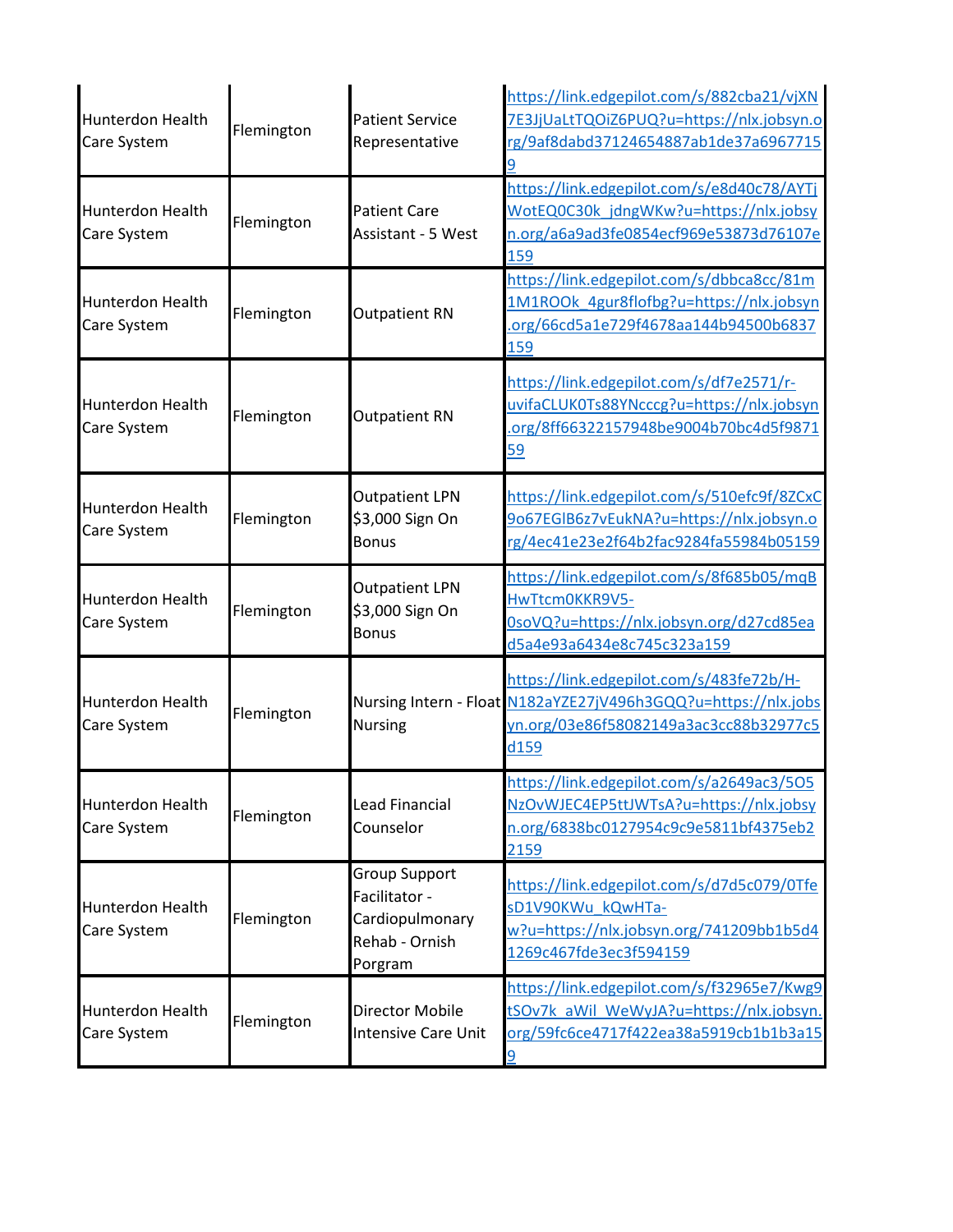| Hunterdon Health<br>Care System        | Flemington | Counselor                                                            | https://link.edgepilot.com/s/65959180/06IX<br>MQmxN022y1vxTMKbFg?u=https://nlx.jobsy<br>n.org/e7667f48e7ca4836b7dda52c04f5fd0c<br>159 |
|----------------------------------------|------------|----------------------------------------------------------------------|---------------------------------------------------------------------------------------------------------------------------------------|
| Hunterdon Health<br>Care System        | Flemington | Cook Per Diem                                                        | https://link.edgepilot.com/s/cf0ff493/hq5SO<br>UzkFUqudoeVk8VKcA?u=https://nlx.jobsyn.o<br>rg/9e6a72542fe94465ab688f593bc284b315      |
| Hunterdon Health<br>Care System        | Flemington | <b>Clinical Resource RN</b><br><b>Float Nursing</b>                  | https://link.edgepilot.com/s/2cc786f4/obrel<br>up250KwL01lC51uDQ?u=https://nlx.jobsyn.<br>org/80c50bfbaa5a4553bab71aedf2a4e4ff15      |
| Hunterdon Health<br>Care System        | Flemington | <b>Clinical Resource RN</b><br><b>Float Nursing</b>                  | https://link.edgepilot.com/s/e7f411e3/1RM<br>PzFHhlkyy8AFnktF80g?u=https://nlx.jobsyn.<br>org/61ccc78352ba49e3a50c1335799f71b81<br>59 |
| Hunterdon Health<br>Care System        | Flemington | <b>Clinical Resource RN</b><br><b>Float Nursing</b>                  | https://link.edgepilot.com/s/2e3af1af/kp2c<br>Gww1VEqimyBg 7Sh5g?u=https://nlx.jobsy<br>n.org/95ccb5dda8744f01924131f8b560d123<br>159 |
| Hunterdon Health<br>Care System        | Flemington | <b>Advanced Practice</b><br><b>Nurse</b>                             | https://link.edgepilot.com/s/68dfdb26/wL93<br>d7 N6UOmxMAjtdOnWQ?u=https://nlx.jobs<br>yn.org/eb98a405e93c45c8bb0a0ed55190faa<br>2159 |
| <b>Hunterdon Health</b><br>Care System | Flemington | Administrative<br>Nursing Supervisor -<br><b>Nursing Supervision</b> | https://link.edgepilot.com/s/5441f097/Vx3i<br>wdPV0U2kykBsZHHSGQ?u=https://nlx.jobsy<br>n.org/90a28f7bfb424e00adf5e700c63f31dc1<br>59 |
| Hunterdon Health<br>Care System        | Clinton    | <b>Outpatient LPN</b>                                                | https://link.edgepilot.com/s/4969dfe2/6dO<br>VnFR6k0OVqx7ca0VVVw?u=https://nlx.jobsy<br>n.org/3e5e8e974218409b984579649465e18<br>a159 |
| Hunterdon Helpline                     | Flemington | Community<br><b>Resource Specialist</b>                              | https://link.edgepilot.com/s/89b4dee6/TsM<br>UIO -<br>UOOMf LubXQwA?u=https://nlx.jobsyn.or<br>g/fc7173c9156047188254490a9294b627159  |
| Hunterdon Helpline                     | Flemington | Community<br>Resource<br>Coordinator                                 | https://link.edgepilot.com/s/1cf08cf8/iaLS9Z<br>3e4UmEhOljnYA 2A?u=https://nlx.jobsyn.or<br>g/4fd0bf22cd45405ca290a436789af779159     |
| Intertek USA Inc.                      | Whitehouse | QA Auditor II                                                        | https://link.edgepilot.com/s/0a274c16/PLkS<br>ekobGUO9hoKZX7WYIQ?u=https://nlx.jobsy<br>n.org/fe0f063461c641e18403c06b1a56ce06<br>159 |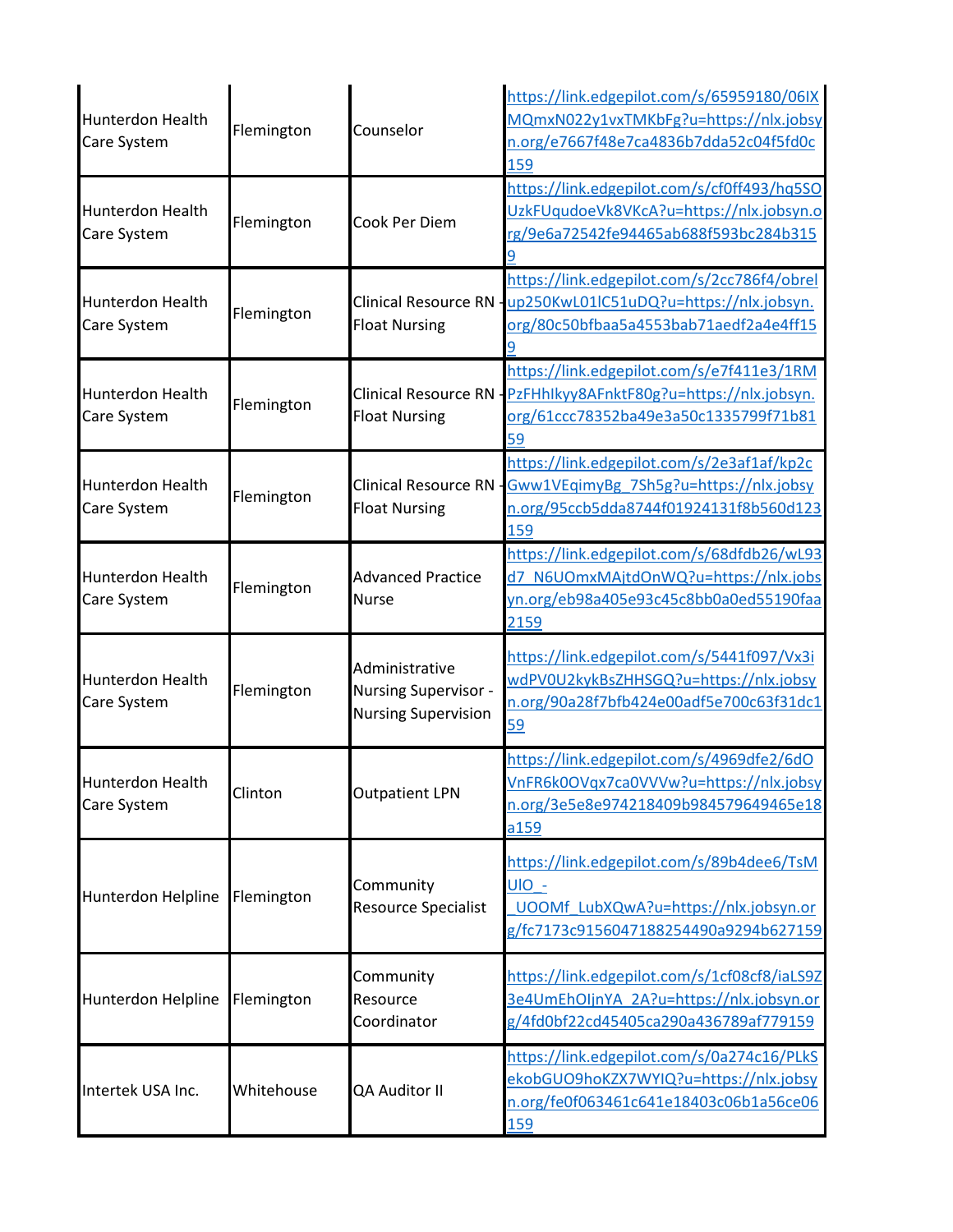| JPMorgan Chase                  | Flemington        | Part Time (30 Hour)<br>Associate Banker -<br>Flemington, NJ | https://link.edgepilot.com/s/033197eb/j2xA<br>qqp7A0ix1TvDSuhq3Q?u=https://nlx.jobsyn.<br>org/9605a4e346044b4d9cc32c3072901f951<br>59                      |
|---------------------------------|-------------------|-------------------------------------------------------------|------------------------------------------------------------------------------------------------------------------------------------------------------------|
| Kohl's                          | Flemington        | Part-Time<br>Stockroom<br>(Early Morning)                   | https://link.edgepilot.com/s/3a9ffa62/FATTf<br>nzymEGDGIIDotVXhA?u=https://nlx.jobsyn.o<br>Operations Associate rg/ce8f10a380ea4a5b936b0e9b1deebb1d15<br>9 |
| Kohl's                          | Flemington        | Part-Time<br>Stockroom<br><b>Operations Associate</b>       | https://link.edgepilot.com/s/e360cf5b/KITph<br>QOgNUSDXwoFxXHfrA?u=https://nlx.jobsyn.<br>org/11cb2536876a47a0aadea6ab39e26b6a1<br>59                      |
| Kohl's                          | Flemington        | Part-Time Retail<br>Sales Associate                         | https://link.edgepilot.com/s/885e80e9/NSjb<br>x30HIEGtkwZk7oIKRA?u=https://nlx.jobsyn.o<br>rg/1677b7d1a54f49e7bbd7d2084c43171215<br>9                      |
| Lowe's                          | Flemington        | FT-Sales Associate -<br>Flooring-Opening                    | https://link.edgepilot.com/s/eec98369/hYM<br>QCjvTDkycLsHhZ0m3dg?u=https://nlx.jobsyn<br>.org/336e8081315d4af5a23a13731ac3df0a1<br>59                      |
| Lumen                           | <b>FLEMINGTON</b> | Digital Marketing<br>Manager                                | https://link.edgepilot.com/s/e0195fe7/MT1<br>KbD1qyE6guyizj2y-<br>Nw?u=https://nlx.jobsyn.org/ac060f1f22574<br>9e09595d866be0ffdc1159                      |
| Lumen                           | <b>CLINTON</b>    | Digital Marketing<br>Manager                                | https://link.edgepilot.com/s/9b89ba27/b2iy<br>EvwlukCiHEcxl-<br>nlqA?u=https://nlx.jobsyn.org/ca94dc2f602e<br>4793a26c3dd79a8073c6159                      |
| Lumen                           | ANNANDALE         | <b>Digital Marketing</b><br>Manager                         | https://link.edgepilot.com/s/90b4c892/dcN<br>pZDVTjkewSp-<br>svFTiag?u=https://nlx.jobsyn.org/da06cd514<br>38842c382912b122d5cdc37159                      |
| Mallinckrodt<br>Pharmaceuticals | Hampton           | Workplace<br>Experience<br>Coordinator                      | https://link.edgepilot.com/s/e170bcd9/wCk<br>Mn75Xlkm5ZFE9-<br>kcaBw?u=https://nlx.jobsyn.org/5f44b0be46<br>2648fc8e6133b8ae9596e3159                      |
| Mallinckrodt<br>Pharmaceuticals | Hampton           | Workplace<br>Experience<br>Coordinator                      | https://link.edgepilot.com/s/66a708ae/7X_h<br>RAhEEU xKh7pGoHerA?u=https://nlx.jobsyn<br>.org/d253d11e5b53413ca734fd82e5d7dc38<br>159                      |
| Mallinckrodt<br>Pharmaceuticals | Hampton           | Senior Director,<br><b>Patient Services</b><br>Experience   | https://link.edgepilot.com/s/151c0e6d/cE24<br>poa5DEOg3m4Cf5Wfpg?u=https://nlx.jobsy<br>n.org/d996e7cef2f44b56be23673c4afda738<br>159                      |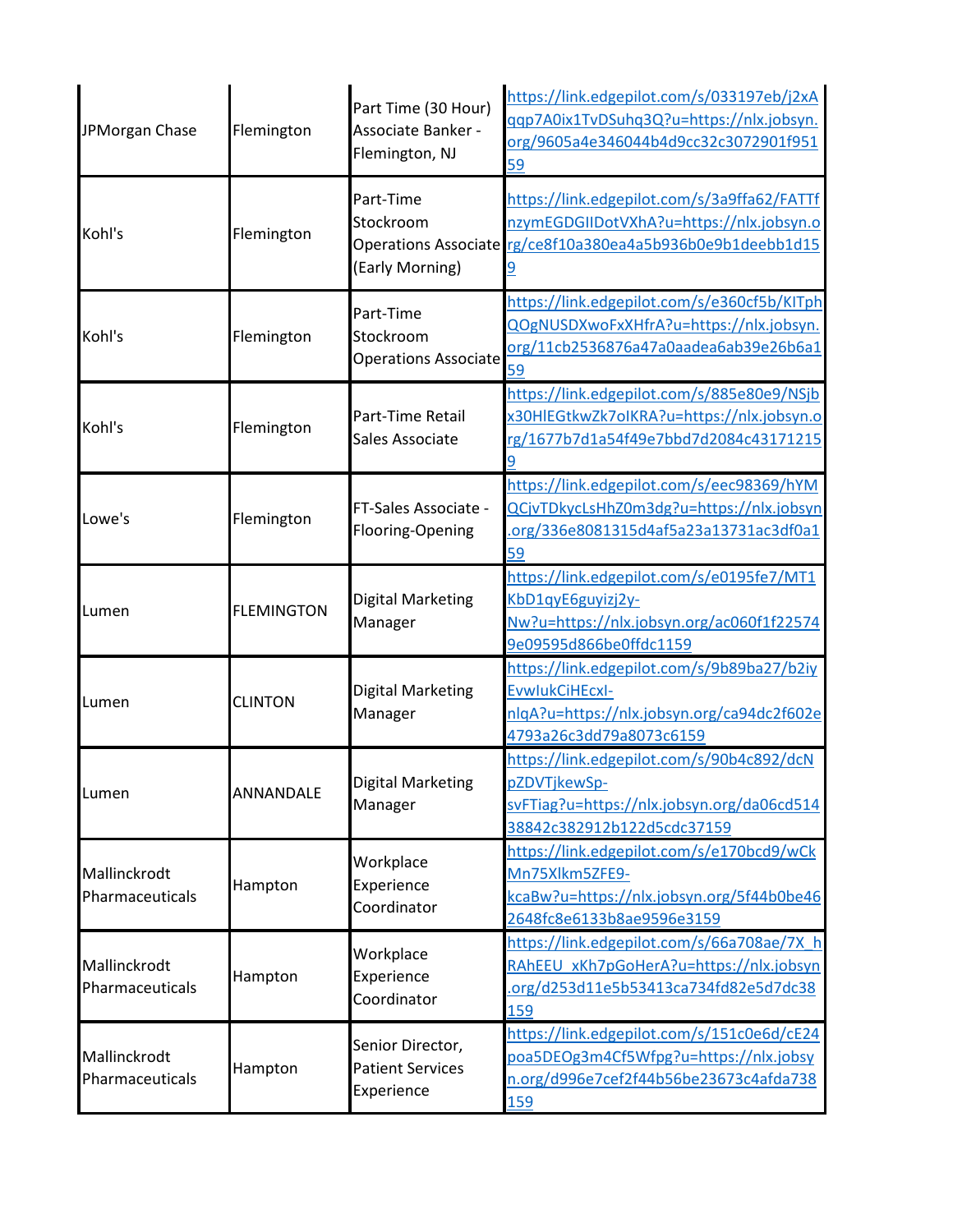| Mallinckrodt<br>Pharmaceuticals      | Hampton | Senior Director,<br><b>Patient Services</b><br>Experience | https://link.edgepilot.com/s/17f467ac/Vv9l4<br>jt2V0WsHldA2hPmDQ?u=https://nlx.jobsyn.<br>org/22eb0b34734f4320b74625f5f0e566e31<br>59 |
|--------------------------------------|---------|-----------------------------------------------------------|---------------------------------------------------------------------------------------------------------------------------------------|
| Mallinckrodt<br>Pharmaceuticals      | Hampton | Manager, Quality<br>Operations                            | https://link.edgepilot.com/s/98bb1c2c/vsqP<br>O11YrkuBn24P09dtVg?u=https://nlx.jobsyn.<br>org/cc803c47eafb443c887864c6dfc88a6d15<br>9 |
| Mallinckrodt<br>Pharmaceuticals      | Hampton | <b>Facilities</b><br>Coordinator,<br>Operations           | https://link.edgepilot.com/s/2218e115/mU3-<br>qtrvgUOM1o_SC9ewRA?u=https://nlx.jobsy<br>n.org/a19549318c574b54b25bbf088055806<br>1159 |
| Mallinckrodt<br>Pharmaceuticals      | Hampton | <b>Facilities</b><br>Coordinator,<br><b>Operations</b>    | https://link.edgepilot.com/s/18875418/4zzn<br>RbUuoEyK7P04cqE41A?u=https://nlx.jobsyn.<br>org/0d7a5ba233924f588b14ce353e99e8491<br>59 |
| Mallinckrodt<br>Pharmaceuticals      | Hampton | <b>Director Contract</b><br>Manufacturing                 | https://link.edgepilot.com/s/3a2a5280/j0Yh<br>6p3mCEiLOaQChfddIQ?u=https://nlx.jobsyn.<br>org/a62914f5b7614b90ba4ac259e9772c681<br>59 |
| Mallinckrodt<br>Pharmaceuticals      | Hampton | Director Contract<br>Manufacturing                        | https://link.edgepilot.com/s/0db6906d/BaTI<br>dHI2x0a5hnjwvwQsQQ?u=https://nlx.jobsyn<br>.org/6c19b5237aaf461184b84958e344d740<br>159 |
| Marriott                             | Lebanon | Housekeeper                                               | https://link.edgepilot.com/s/29ab63cf/SkCp<br>wEX60kmwP1zfLTW7xw?u=https://nlx.jobsy<br>n.org/8ef00fd4593d4e549f37dc3260d35447<br>159 |
| <b>Maser Consulting</b><br>P.A       | Hampton | Senior Project<br>Engineer-Civil/Site                     | https://link.edgepilot.com/s/bbae182e/ui32<br>WWaqikOxl-<br>GiespaQ?u=https://nlx.jobsyn.org/254d163<br>3163146b68636e46e820fc2f7159  |
| <b>Maser Consulting</b><br>P.A       | Hampton | Senior Civil/Site<br>Engineer                             | https://link.edgepilot.com/s/fc712741/HQxc<br>RTY5dUKEKxED3NMa9Q?u=https://nlx.jobsy<br>n.org/8345c172c761437bb850b8c8e191467<br>9159 |
| <b>New York Life</b><br>Insurance Co | Lebanon | Policy<br>Administration<br><b>Solution Engineer</b>      | https://link.edgepilot.com/s/caab3f82/4P4D<br>L4JcakG7vYJD1 7Zgw?u=https://nlx.jobsyn.o<br>rg/6b401334c61149a9881b58a9adf2b4ab15      |
| <b>New York Life</b><br>Insurance Co | Lebanon | Full Stack Developer,<br>Investments<br>Technology        | https://link.edgepilot.com/s/0f3c79f6/1zpiX<br>SMEQEyMZRHz5LZIqQ?u=https://nlx.jobsyn.<br>org/ee3a53c3442f45aa90513a19c9504b4e1<br>59 |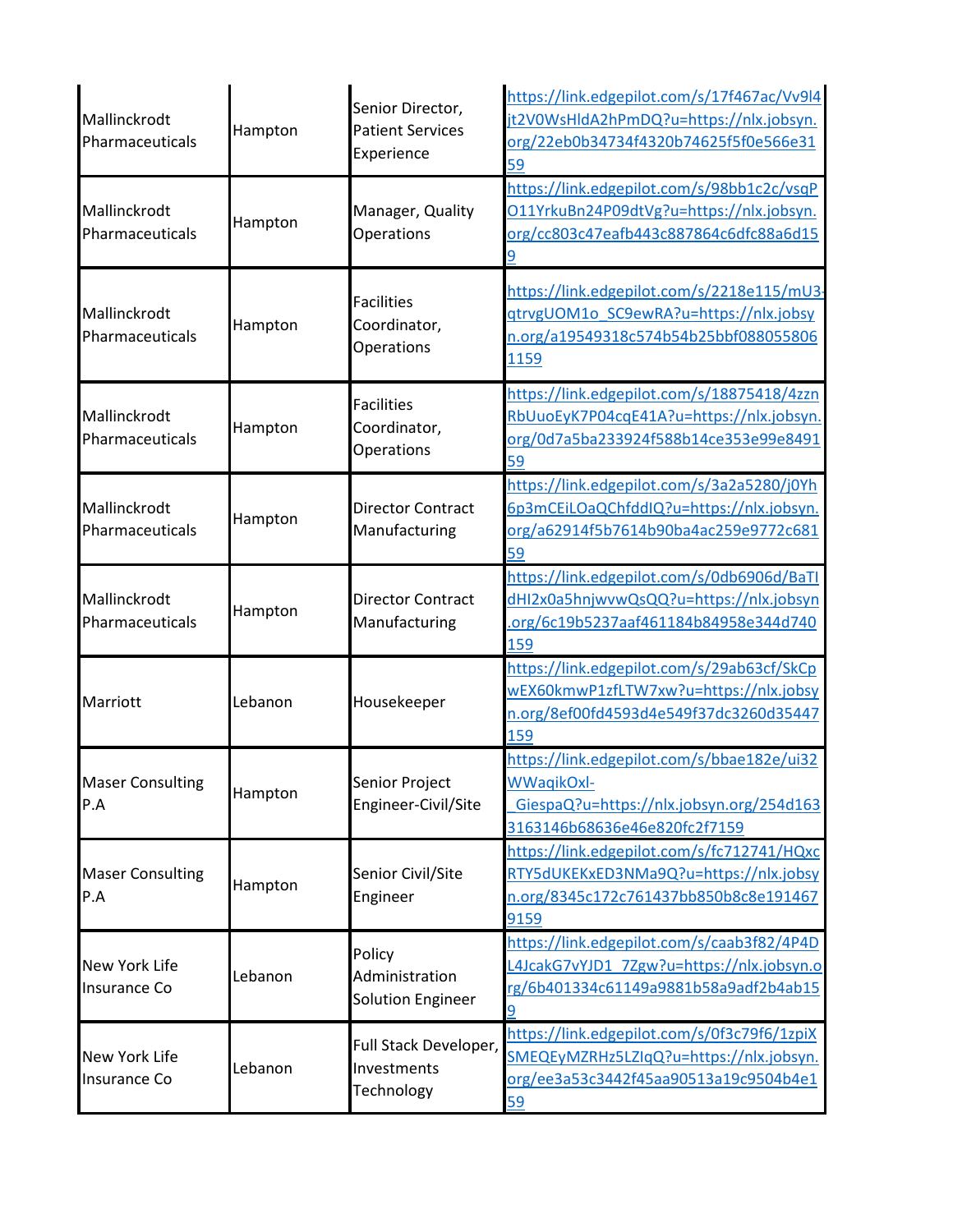| New York Life<br><b>Insurance Co</b>      | Lebanon      | CVP - Development<br>Lead                            | https://link.edgepilot.com/s/e87dd643/wQ0<br>LeHZJ5k6N98zQOm1GSg?u=https://nlx.jobsy<br>n.org/0b7c82c310f54aac9f34205c6ccd6a701<br>59        |
|-------------------------------------------|--------------|------------------------------------------------------|----------------------------------------------------------------------------------------------------------------------------------------------|
| New York Life<br>Insurance Co             | Lebanon      | <b>Annuities Application 85xT-</b><br>Developer      | https://link.edgepilot.com/s/764aa954/sKQ<br>eUiKvUo8QFaOHw?u=https://nlx.jobsyn.org<br>bb46a653892544d0a79adc7295104e26159                  |
| New York Life<br><b>Insurance Company</b> | Lebanon      | Policy<br>Administration<br><b>Solution Engineer</b> | https://link.edgepilot.com/s/8db96879/oa8<br>wslxTLkGi-<br>3UFXJHINQ?u=https://nlx.jobsyn.org/49360<br>88c1afc40819eec6470ba766049159        |
| New York Life<br><b>Insurance Company</b> | Lebanon      | Full Stack Developer,<br>Investments<br>Technology   | https://link.edgepilot.com/s/640beb2a/L7ap<br>fmfugk6un3ho5SwMuQ?u=https://nlx.jobsy<br>n.org/746733aa46fc40aba0ddae26417cc9d2<br>159        |
| New York Life<br><b>Insurance Company</b> | Lebanon      | CVP - Development<br>Lead                            | https://link.edgepilot.com/s/c9e6b276/qqRE<br>oEHryEOJ8hCmm8Vbrw?u=https://nlx.jobsy<br>n.org/35ae2fb86c1e4a07a7af87da946eb871<br>159        |
| Organon & Co.                             | Lebanon      | Sr. Software<br>Engineer, SW<br>Foundations          | https://link.edgepilot.com/s/697d0b7b/Okjl<br>9cpovE28nRD52amQkA?u=https://nlx.jobsy<br>n.org/5f9c7ca7392e46be917f1ef885dbf0061<br>59        |
| Organon & Co.                             | Lebanon      | Director - US<br>Commercial Legal                    | https://link.edgepilot.com/s/3ff89a82/Q5dH<br>3E2SUEizuYP3Rp-<br>I6A?u=https://nlx.jobsyn.org/7e482a5b94d5<br>4b76aa40c42fc12fb423159        |
| Penske                                    | Glen Gardner | <b>Diesel</b><br>Technician/Mechani<br>c III         | https://link.edgepilot.com/s/ae0dc9c0/fxW3<br>8ZZuUUOpQZmQhygQ0w?u=https://nlx.jobs<br>yn.org/005366ace6f741db8ab81437fd19f0f<br>7159        |
| Penske                                    | Glen Gardner | Diesel<br>Technician/Mechani<br>c II                 | https://link.edgepilot.com/s/51a0527b/H-<br>x7Nj6yHEaF4kBU05vJrQ?u=https://nlx.jobsy<br>n.org/6c55bed020254c2eb101fe5542f3d2da<br><b>159</b> |
| Pep Boys                                  | Lebanon      | <b>Store Driver</b>                                  | https://link.edgepilot.com/s/928b3937/ewf<br>XloeyQUy8dL-<br>3tzOQiw?u=https://nlx.jobsyn.org/63be894b<br>7c044a9384f7b581fae4a02a159        |
| Pep Boys                                  | Lebanon      | <b>Assistant Store</b><br>Manager                    | https://link.edgepilot.com/s/cb12bb81/32A<br>ob8KEgkWgkRYzJjRYWQ?u=https://nlx.jobsy<br>n.org/3740257d06d3421ba3dc41f93475d04<br>5159        |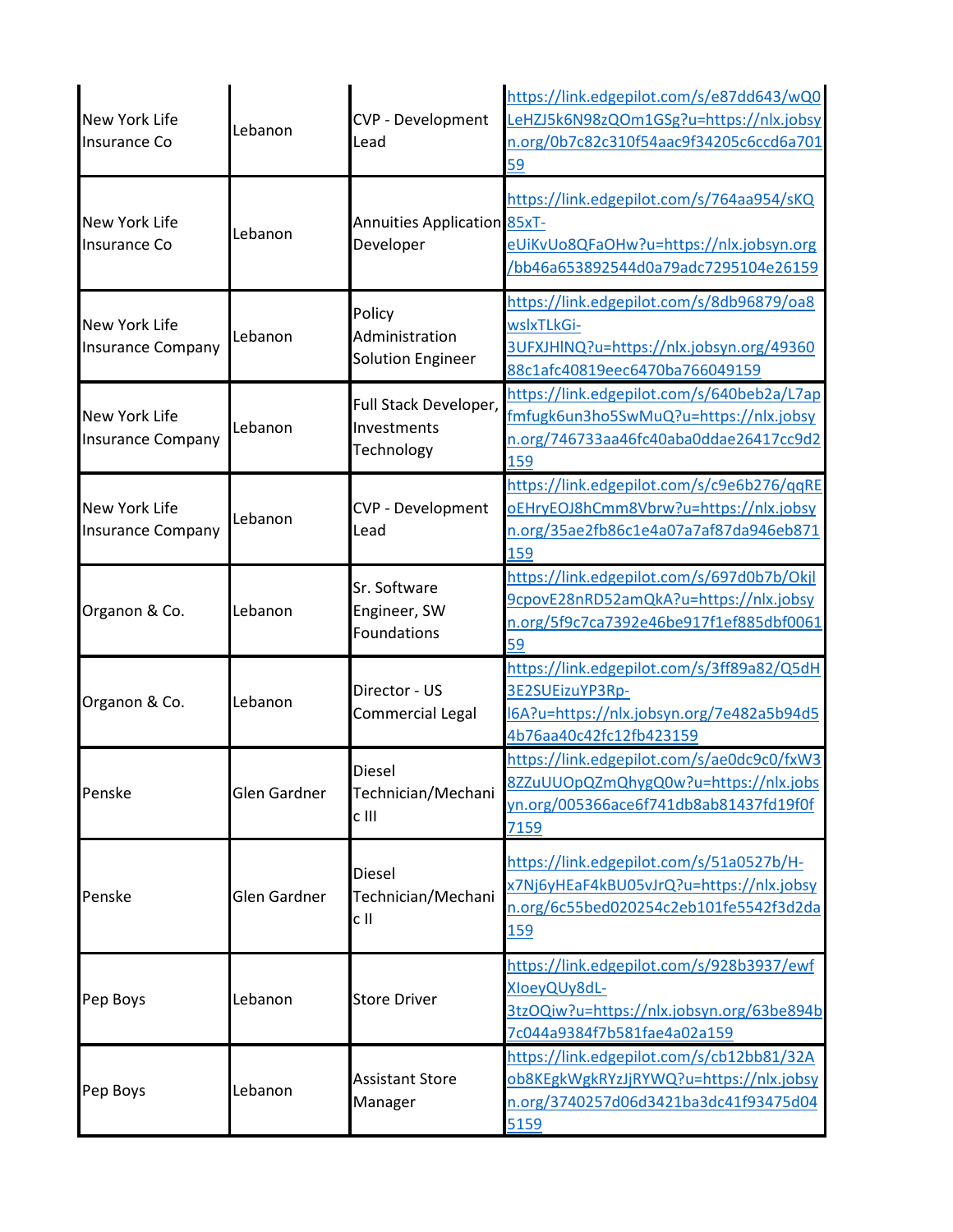| Pilot Company        | Hampton | Subway Sandwich<br>Artist                                  | https://link.edgepilot.com/s/118dff53/oKW<br>ayCOVmUSYMFCs4lAOyw?u=https://nlx.jobs<br>yn.org/e9431c48fdde4fedb3a2f5cc0185901c<br>159        |
|----------------------|---------|------------------------------------------------------------|----------------------------------------------------------------------------------------------------------------------------------------------|
| Pilot Company        | Hampton | Subway Cashier                                             | https://link.edgepilot.com/s/f25125e1/F5n8<br>nXUpnUq4vKoBMw6mmA?u=https://nlx.job<br>syn.org/23ec8a1d3a6643b2b64b1666e3a0d<br>34c159        |
| Pilot Company        | Hampton | Miembro del equipo<br>pastelero de<br>delicatessen         | https://link.edgepilot.com/s/f2bac7c9/whJy<br>QI2Fi0KF8anBk5NaOQ?u=https://nlx.jobsyn.<br>org/caa0f8c980c74db4a0ea8b8b04462fcf15             |
| <b>Pilot Company</b> | Hampton | Miembro del equipo<br>del servicio de<br>combustible       | https://link.edgepilot.com/s/2bfb94f7/EXUq<br>qzfMjkG0uNjiML HLQ?u=https://nlx.jobsyn.<br>org/cb7b78ec827f4108b2da3293db3263ae1<br>59        |
| <b>Pilot Company</b> | Hampton | Miembro del equipo<br>del servicio de caf                  | https://link.edgepilot.com/s/da7cc195/QR0<br>7b3pIBU 3DofRS6cRfQ?u=https://nlx.jobsyn<br>.org/242e7935bf4640a1af8016e61f03282a1<br>59        |
| <b>Pilot Company</b> | Hampton | Miembro del equipo<br>del restaurante de<br>servicio rpido | https://link.edgepilot.com/s/3feaf67d/dNKZ<br>P41J4Em2vfHuN9jskA?u=https://nlx.jobsyn.<br>org/737d1004be2e4fbe9843d985802b61af1<br>59        |
| Pilot Company        | Hampton | Miembro del equipo<br>del restaurante de<br>servicio rpido | https://link.edgepilot.com/s/e7054c1f/fKDO<br>CaxO9USxaeDiVOW hg?u=https://nlx.jobsyn<br>.org/b0428806e7b84b429b26604e2f15145c<br>159        |
| <b>Pilot Company</b> | Hampton | Miembro del equipo<br>de mantenimiento<br>de la limpieza   | https://link.edgepilot.com/s/841702d7/T76k<br>XLzERE dGIWuI5xzPw?u=https://nlx.jobsyn.<br>org/6a18a251ae9b468b929851ac7a7b9a3c1<br>59        |
| <b>Pilot Company</b> | Hampton | Miembro del equipo<br>de cajeros                           | https://link.edgepilot.com/s/fdcfdf15/J8A-<br>0DTRCEmbybaVs9TxDw?u=https://nlx.jobsy<br>n.org/5a3033710cab469090f63688e72fac06<br><b>159</b> |
| <b>Pilot Company</b> | Hampton | Janitorial<br>Maintenance                                  | https://link.edgepilot.com/s/92e99f70/075s<br>DPelM0uTWEPXnKBQBg?u=https://nlx.jobsy<br>n.org/d8b5ae40d922411cb943d9fac52df62d<br>159        |
| <b>Pilot Company</b> | Hampton | <b>Fuel Attendant</b>                                      | https://link.edgepilot.com/s/4117e062/Jgcy<br>F8TyKU6KXf55Z-<br>MHTg?u=https://nlx.jobsyn.org/594b9238b5<br>3a4cb3bd693569b8b2c524159        |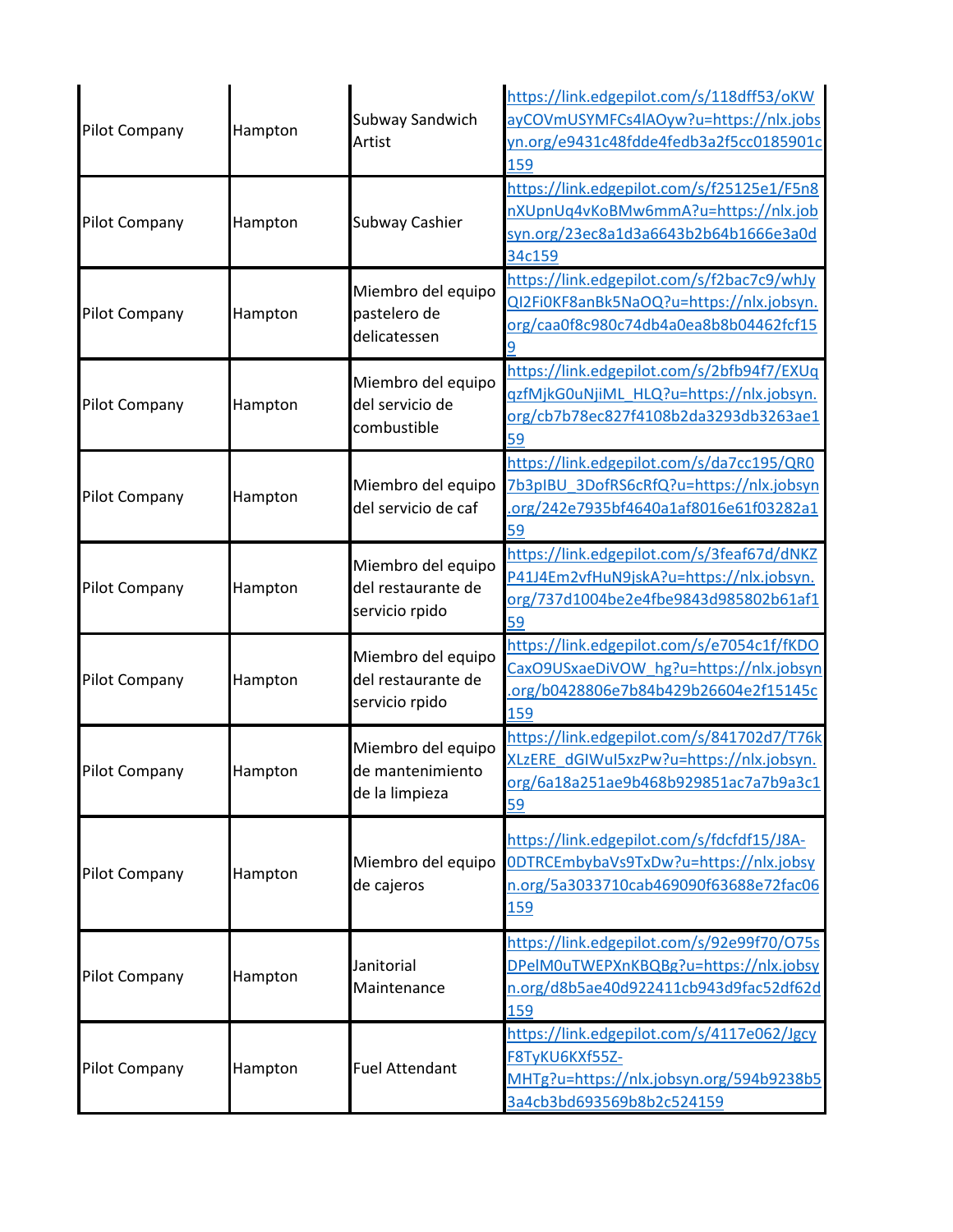| <b>Pilot Company</b> | Hampton    | <b>Fuel Attendant</b>                                      | https://link.edgepilot.com/s/f87ebd82/H-<br>UyM7rfM0KtMjpyQEbxug?u=https://nlx.jobs<br>yn.org/74c54de0d1ae403e84e3cf2b207c883<br>1159        |
|----------------------|------------|------------------------------------------------------------|----------------------------------------------------------------------------------------------------------------------------------------------|
| <b>Pilot Company</b> | Hampton    | Deli Baker                                                 | https://link.edgepilot.com/s/0ca9152b/eUB<br>d8bWcmESjt6IZFGqCKw?u=https://nlx.jobsy<br>n.org/1e82947bd81444f8af6badc85c8e05bc<br>159        |
| <b>Pilot Company</b> | Hampton    | <b>Coffee Attendant</b>                                    | https://link.edgepilot.com/s/3a85381a/W9J<br>AUstNV0azRPGkF8MqSw?u=https://nlx.jobs<br>yn.org/eafd30e4d218413aa6cdc2195cadd4a<br><b>b159</b> |
| <b>Pilot Company</b> | Hampton    | Cashier                                                    | https://link.edgepilot.com/s/f8301159/OS<br>QU87oZkiP8I Hr1-<br>NTg?u=https://nlx.jobsyn.org/8970cbd047d<br>04d78a932bf653ddbbdd7159         |
| Pilot Company        | Bloomsbury | Subway Sandwich<br>Artist                                  | https://link.edgepilot.com/s/783c8c52/XJmu<br>PYXA1k2pvPI9tIDN5A?u=https://nlx.jobsyn.o<br>rg/6c3e886a1cdc436aa3e52f07e2ed76ef159            |
| <b>Pilot Company</b> | Bloomsbury | Subway Cashier                                             | https://link.edgepilot.com/s/02fa1604/-<br>khBGLBa8UOJa98ZpE8wJA?u=https://nlx.job<br>syn.org/73906a16b33140c0b87a1da08363b<br>052159        |
| Pilot Company        | Bloomsbury | Miembro del equipo<br>del servicio de caf                  | https://link.edgepilot.com/s/014dd40e/3dg<br>KE572SU2ml9aH68Ge8Q?u=https://nlx.jobs<br>yn.org/882b0b18997141978a5742b237a1a5<br>3b159        |
| <b>Pilot Company</b> | Bloomsbury | Miembro del equipo<br>del restaurante de<br>servicio rpido | https://link.edgepilot.com/s/e9fac208/0nh3<br>5wludEWi7MSGXYEE7Q?u=https://nlx.jobsy<br>n.org/fe09dd91dcb64fefb419c65c7e2125da<br><b>159</b> |
| <b>Pilot Company</b> | Bloomsbury | Miembro del equipo<br>del restaurante de<br>servicio rpido | https://link.edgepilot.com/s/5443993b/lkEy<br>03V9-<br>Ee08pbDj6wEgg?u=https://nlx.jobsyn.org/09<br>5a08797190458da46b6e7c09f1334c159        |
| <b>Pilot Company</b> | Bloomsbury | Miembro del equipo<br>de produccin de<br>alimentos         | https://link.edgepilot.com/s/47bd74ff/lGh3<br>UBGku0Cs84QZ1Bjidg?u=https://nlx.jobsyn.<br>org/673f15a7521d4cb6927324d3a832d8ca1<br>59        |
| <b>Pilot Company</b> | Bloomsbury | Miembro del equipo<br>de mantenimiento<br>de la limpieza   | https://link.edgepilot.com/s/99f284f1/gyHN<br>hk6aD0OaQXC4yoBCYw?u=https://nlx.jobsy<br>n.org/5cd66b7f61e841cdb6dcfa87aabff14e1<br>59        |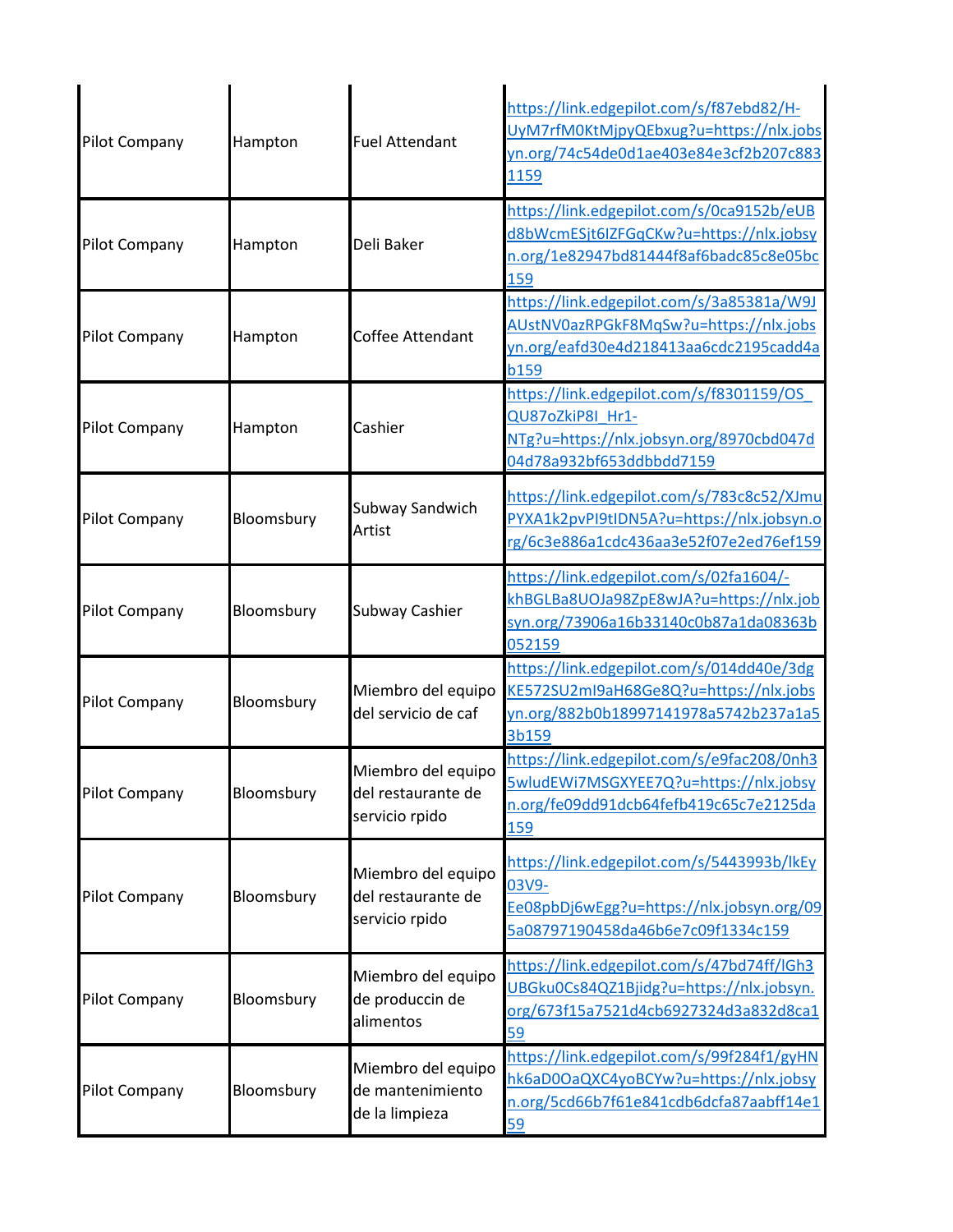| <b>Pilot Company</b> | Bloomsbury     | Miembro del equipo<br>de cajeros | https://link.edgepilot.com/s/bb6e5ef4/098S<br>MRQ8Wkic7az8nsBJwA?u=https://nlx.jobsyn<br>.org/515b6c5882814ec997fad5a36e63688b<br>159                        |
|----------------------|----------------|----------------------------------|--------------------------------------------------------------------------------------------------------------------------------------------------------------|
| Pilot Company        | Bloomsbury     | Janitorial<br>Maintenance        | https://link.edgepilot.com/s/acf52ff7/r6Fzq8<br>6XU0qqqdCEk8FZlQ?u=https://nlx.jobsyn.or<br>g/8f2ed7725c0b462082971ae56a35f64e159                            |
| Pilot Company        | Bloomsbury     | <b>Fuel Attendant</b>            | https://link.edgepilot.com/s/4a03fd56/cjFzIv<br>OudkWKBrud2E6VPA?u=https://nlx.jobsyn.o<br>rg/b2568c81a1e14a0ba2cd42a1ccdce3fb159                            |
| Pilot Company        | Bloomsbury     | <b>Fuel Attendant</b>            | https://link.edgepilot.com/s/a02f358b/MZs<br>Dgj7vl0uWEu364OjlYA?u=https://nlx.jobsyn.<br>org/0310966cc25d4617962d76bc8377239f1<br>59                        |
| <b>Pilot Company</b> | Bloomsbury     | Coffee Attendant                 | https://link.edgepilot.com/s/4e27992c/Qsto<br>i4HHBU_GDz0Panm62Q?u=https://nlx.jobsy<br>n.org/33279a57fca14ab29069ce00ef2ba8d0<br>159                        |
| <b>Pilot Company</b> | Bloomsbury     | Cashier                          | https://link.edgepilot.com/s/27bad06d/mr-<br>Co4EJUkCkuKqSZBAa6Q?u=https://nlx.jobsy<br>n.org/0801a05d8654420197930aca9bccbf47<br>159                        |
| QuickChek            | <b>RINGOES</b> | Team Member - Part<br>Time       | https://link.edgepilot.com/s/ee51e95d/mnK<br>xnBTAJUeBM7tOUV e7Q?u=https://nlx.jobs<br>yn.org/dc672d85a333492db469bab3b4bb81<br>01159                        |
| QuickChek            | <b>RINGOES</b> | Time                             | https://link.edgepilot.com/s/49aa0567/qxlo<br>Team Member - Full R5v eUervWofmAe7ew?u=https://nlx.jobsy<br>n.org/e77a4b3bf359439a9d3a1568ee8fd278<br>159     |
| QuickChek            | <b>RINGOES</b> | Gas Attendant - Part<br>Time     | https://link.edgepilot.com/s/d8bab983/Te5<br>mv6 CUUGxXJrTBbZG3w?u=https://nlx.jobs<br>yn.org/53bf02c91c2846fdaac190f6e01a2f15<br>159                        |
| QuickChek            | <b>RINGOES</b> | Gas Attendant - Full<br>Time     | https://link.edgepilot.com/s/951e5a03/GHo<br>W0Sa1 EWlaS7iY8EFCQ?u=https://nlx.jobsy<br>n.org/d80b8babb7a04770b2e0b9d45c1beb1<br>1159                        |
| QuickChek            | <b>RINGOES</b> | <b>Food Service</b>              | https://link.edgepilot.com/s/3dba0dd4/vUzZ<br>sPSBBk6Os0BOftFnlA?u=https://nlx.jobsyn.o<br>Specialist - Part Time rg/b40f7a6d08e94622b3bad3ae3e60080a15<br>9 |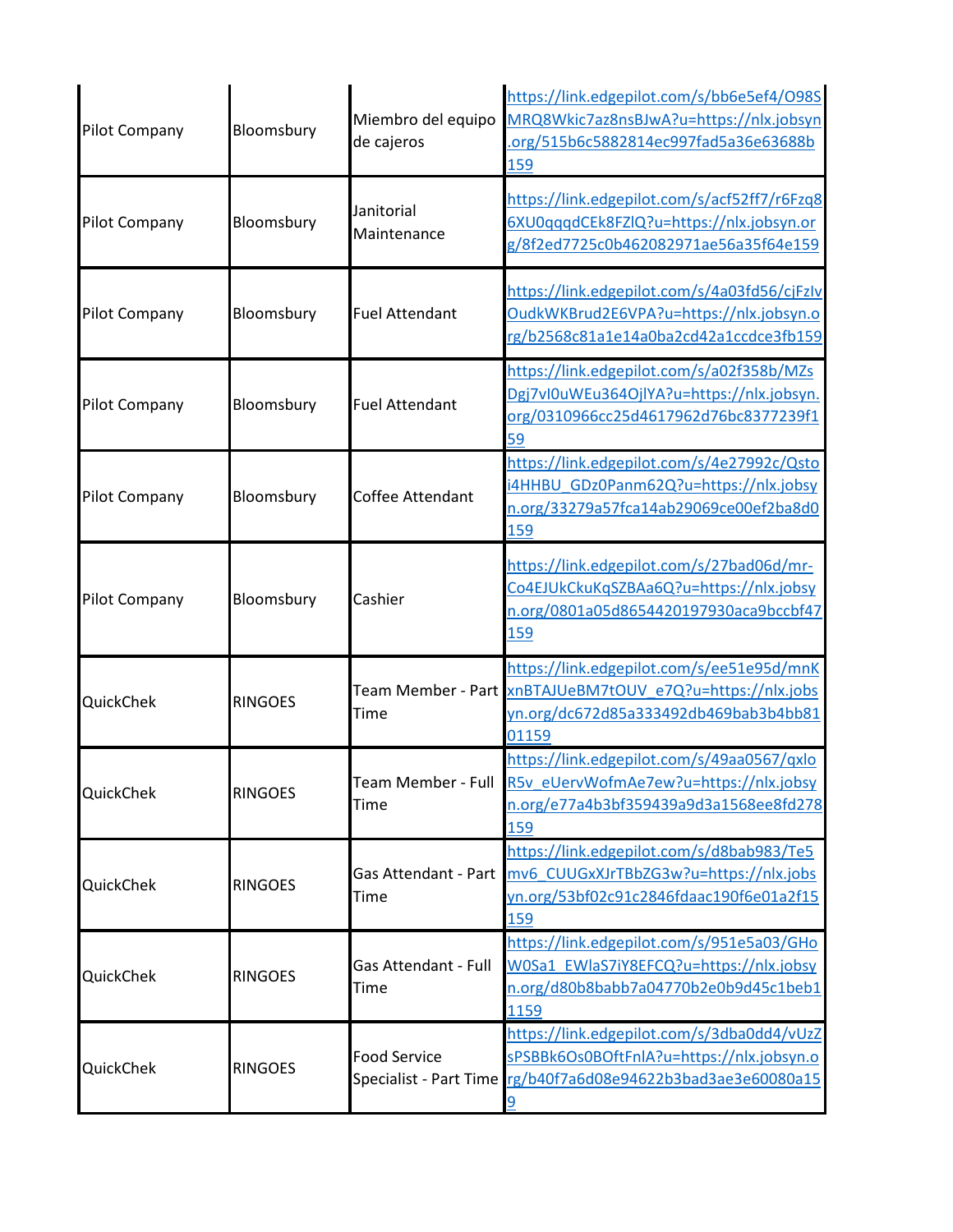| QuickChek                                       | <b>RINGOES</b>               | <b>Food Service</b><br>Specialist - Full Time | https://link.edgepilot.com/s/af4a339f/rnXNL<br>jR rEWo6-<br>T4jqvG6w?u=https://nlx.jobsyn.org/0cc539e<br>9c77e4de89a6e784cde04ff6e159                       |
|-------------------------------------------------|------------------------------|-----------------------------------------------|-------------------------------------------------------------------------------------------------------------------------------------------------------------|
| QuickChek                                       | <b>RINGOES</b>               | <b>Food Service</b>                           | https://link.edgepilot.com/s/570fdf62/OTRA<br>fiPsxEy4wQGy1bzk-<br>Associate - Part Time A?u=https://nlx.jobsyn.org/746f2d8ba0ad4b<br>0999a1afa6e835d6be159 |
| QuickChek                                       | <b>RINGOES</b>               | <b>Food Service</b><br>Associate - Full Time  | https://link.edgepilot.com/s/765876fc/gajd<br>MRS64k6iRxtpfp9deA?u=https://nlx.jobsyn.<br>org/13abbedd0c4b445487cb9ae93a7f3e481<br>59                       |
| <b>Republic Services</b>                        | Clinton                      | <b>Roll Off Driver</b>                        | https://link.edgepilot.com/s/ec92a7f8/OJXN<br>LxIN 0 owi05wCYOvA?u=https://nlx.jobsyn.<br>org/103ecb38d8de4d03b0576374103ee98b<br>159                       |
| <b>Rite Aid Corporation</b>                     | Whitehouse<br><b>Station</b> | <b>Shift Supervisor</b>                       | https://link.edgepilot.com/s/bed964d6/ZQw<br>Elh OIOCBF2LsvPyYiw?u=https://nlx.jobsyn.<br>org/5a1c93ddc14a488c92c587844858f8041<br>59                       |
| <b>Rite Aid Corporation</b>                     | Whitehouse<br><b>Station</b> | Cashier                                       | https://link.edgepilot.com/s/c692def1/v7vZ<br>Gtu5lEW6D9bTPtpUSg?u=https://nlx.jobsyn.<br>org/d7b1b1f4baac478c8b2db1d1c350d2d61<br>59                       |
| <b>Robert Half</b>                              | Whitehouse                   | Wordpress<br>Developer                        | https://link.edgepilot.com/s/72e43a2f/hUru<br>c QRY0G0YvTl07ypkQ?u=https://nlx.jobsyn.<br>org/ed5c869cd423454a86fb3200b2d8c4351<br>59                       |
| <b>Robert Half</b>                              | Asbury                       | PC Technician                                 | https://link.edgepilot.com/s/f7acdec4/LvSfD<br>h I8kqYQOfCeAv1dQ?u=https://nlx.jobsyn.o<br>rg/b34f2f78099b4a7c95f9cd7c2f320c14159                           |
| <b>Securitas Security</b><br>Services USA, Inc. | Lebanon                      | Security Officer -<br><b>SUSA</b>             | https://link.edgepilot.com/s/4f2df98d/Lx Er<br>vOwVEqHK7SxPkWYzg?u=https://nlx.jobsyn.<br>org/513f2e1e3ac34edc8e49d247650aef4a1<br>59                       |
| <b>Securitas Security</b><br>Services USA, Inc. | Lebanon                      | Mobile/Patrol<br>Officer - SUSA               | https://link.edgepilot.com/s/8dcdf772/AqGn<br>5D_TBEC6V7HOAaPLFw?u=https://nlx.jobsy<br>n.org/57fe73d710734735980944154be3621<br>f159                       |
| <b>Securitas Security</b><br>Services USA, Inc. | Lebanon                      | Flex Officer - SUSA                           | https://link.edgepilot.com/s/f1376cd7/ZCba<br>n 6yX0m74DKVSYRTsA?u=https://nlx.jobsyn<br>.org/bb602a36720441aa84b656685bea9cdd<br><u>159</u>                |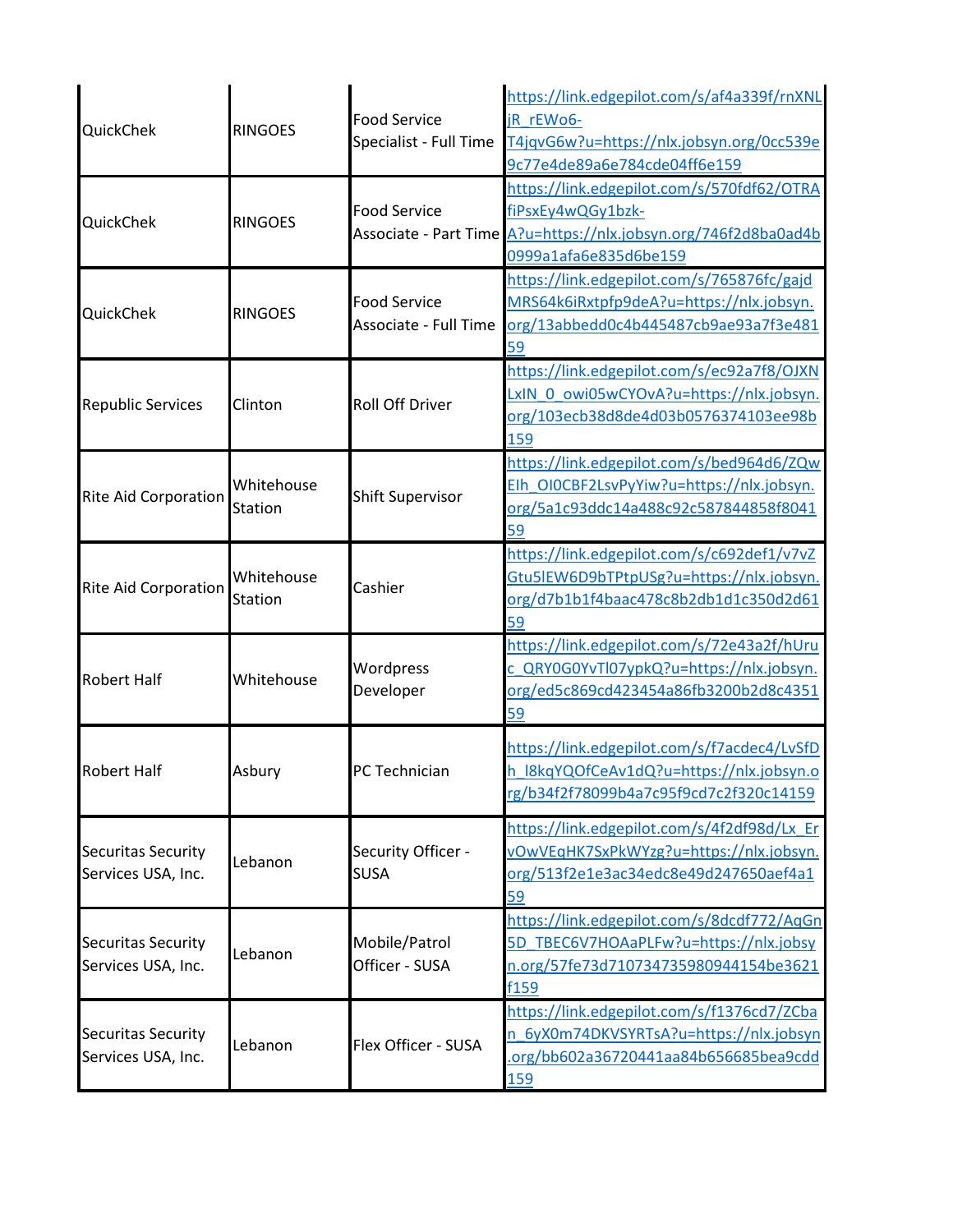| Sonoco                             | Annandale                    | <b>Division Sales</b><br>Manager                                | https://link.edgepilot.com/s/79c40ecd/HFY-<br>76HAHEyt86hPEubghA?u=https://nlx.jobsyn.<br>org/f6f70fd522eb4bd082c73e4e8ac7be9915      |
|------------------------------------|------------------------------|-----------------------------------------------------------------|---------------------------------------------------------------------------------------------------------------------------------------|
| Stavola                            | Flemington                   | Laborer                                                         | https://link.edgepilot.com/s/dd70d21f/3J0S<br>xY8vEUSkMBGtEJJa3A?u=https://nlx.jobsyn.<br>org/3de8861127884145a4b0d29c6394f0821<br>59 |
| <b>System One Services Clinton</b> |                              | <b>Quality Manager</b>                                          | https://link.edgepilot.com/s/660a8239/Py7<br>O2UKOU0 U5gMp9SHLhQ?u=https://nlx.job<br>syn.org/046014e7bf64407a9464b5d98a141<br>54c159 |
| <b>TCC</b>                         | Clinton                      | Sales Associate                                                 | https://link.edgepilot.com/s/54d2da4d/d4Lu<br>O6oHnkiQSeMdPm5NXA?u=https://nlx.jobsy<br>n.org/6b29d422b07041cc9919d2b3fe70c20<br>9159 |
| <b>TEKsystems</b>                  | Whitehouse<br><b>Station</b> | Data Analyst                                                    | https://link.edgepilot.com/s/be2f169c/4f0pr<br>WCE8Ei9TkDqpF4mUw?u=https://nlx.jobsyn<br>.org/dd917105230d4979a05596b83e89d292<br>159 |
| The Hertz<br>Corporation           | Lebanon                      | <b>Manager Trainee</b>                                          | https://link.edgepilot.com/s/76efcf65/RLufP<br>hj0KEmvhhwgDqLliQ?u=https://nlx.jobsyn.o<br>rg/cee7c6ed6834430abab43462e5c0e5dd15      |
| <b>TravelCenters of</b><br>America | Bloomsbury                   | Cashier - Store                                                 | https://link.edgepilot.com/s/42592534/VmY<br>hDUCYck_GqivzNMjd_w?u=https://nlx.jobsy<br>n.org/3276d50c8b3945f7ade6d4cf49664f80<br>159 |
| <b>TravelCenters of</b><br>America | Bloomsbury                   | <b>Assistant General</b><br>Manager - Store                     | https://link.edgepilot.com/s/cc8a1b9f/wBnD<br>uU-<br>YEEa9S4brDFpBXA?u=https://nlx.jobsyn.org/<br>d8c61a8e5acd46d69913e8147b57877e159 |
| Unity Bank                         | Clinton                      | <b>Electronic Banking</b><br>Specialist - Clinton,<br><b>NJ</b> | https://link.edgepilot.com/s/ebccae8f/ZyyN<br>D5R7skKXYGeF7lZC9Q?u=https://nlx.jobsyn.<br>org/8d13c4e106c24ac28d3463efc44e93fd15      |
| Volt Workforce<br>Solutions        | Flemington                   | <b>Production Worker</b>                                        | https://link.edgepilot.com/s/2d6c90d5/mTK<br>fnDbG00CF7FKlErrI4w?u=https://nlx.jobsyn.<br>org/c0abf3460997442282262dd04f7940d11<br>59 |
| Walgreens                          | <b>FLEMINGTON</b>            | Pharmacy Technician<br>/ Pharm Tech<br>Apprenticeship           | https://link.edgepilot.com/s/d296a862/5M<br>WvMEqpNEakrzC6A EbQ?u=https://nlx.job<br>syn.org/abcc8cf4e1ec46d2836a02a571e618<br>00159  |